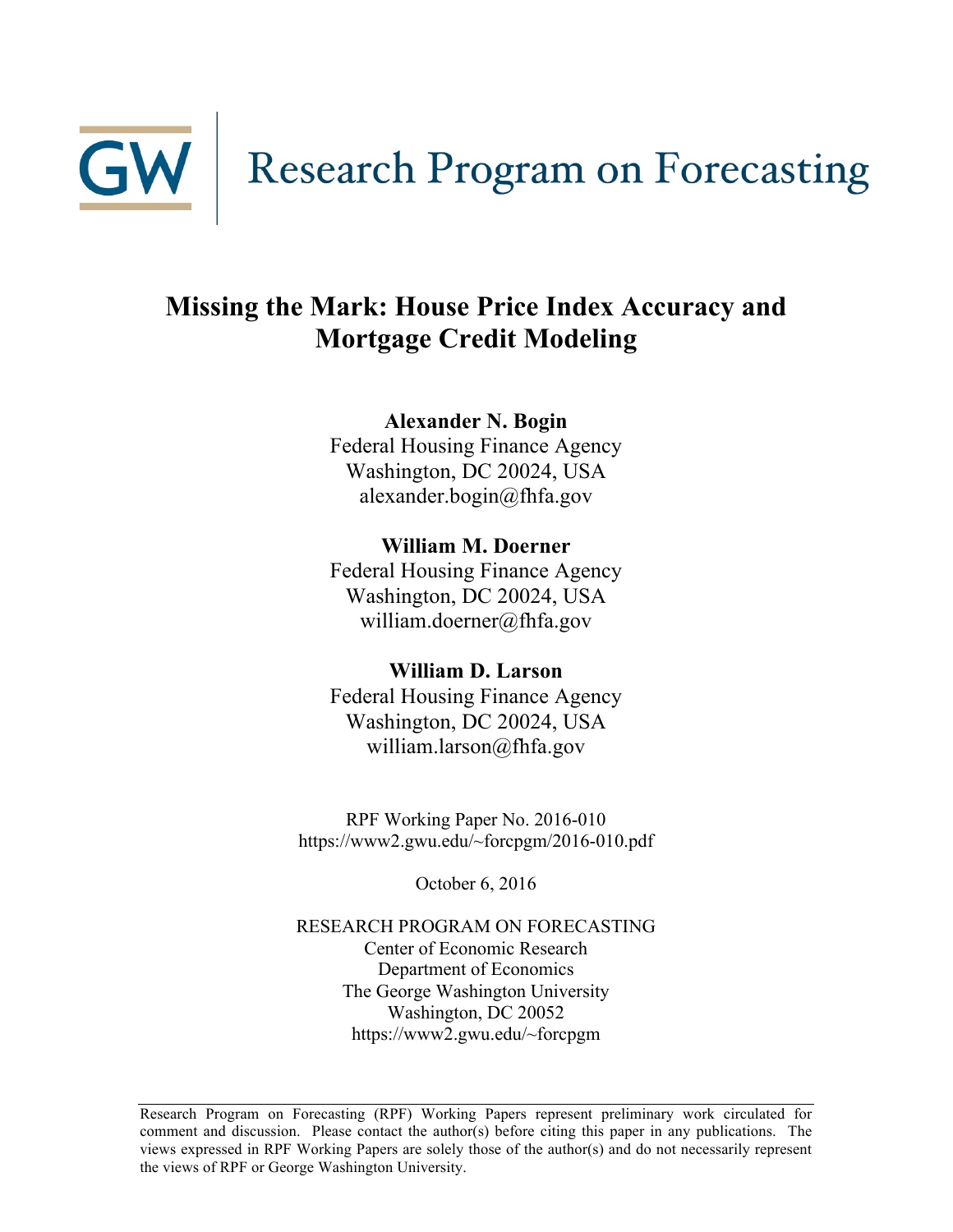#### <span id="page-1-0"></span>Missing the Mark: House Price Index Accuracy and Mortgage Credit Modeling<sup>1</sup>

Alexander N. Bogin, William M. Doerner, and William D. Larson September 2016

#### Abstract

We make two contributions to the study of house price index and mortgage credit modeling accuracy. First, we assess the predictive power of house price indices calculated at different levels of geographic aggregation. Lower levels of aggregation offer superior fit when appreciation rates vary substantially across submarkets and the indices are based on a sufficient number of transactions. Second, we estimate a competing options credit model using 15 years of mortgage performance data in the United States. Model accuracy is highest when using indices at a city or lower level of aggregation to construct current loan-to-value ratios. Fit is weaker when using state or national price indices. Overall, this research highlights the benefits of using more localized house price indices when predicting property values and mortgage performance.

Keywords: house prices *·* loan-to-value *·* mortgage performance *·* credit model

JEL Classification: C55 *·* G22 *·* R30 *·* R51

Alexander N. Bogin William M. Doerner Federal Housing Finance Agency Office of Policy Analysis & Research  $4007^{\text{th}}$  Street SW Washington, DC 20024, USA [alexander.bogin@fhfa.gov](mailto:alexander.bogin@fhfa.gov)

William D. Larson Federal Housing Finance Agency Office of Policy Analysis & Research 400 7th Street SW Washington, DC 20024, USA [william.larson@fhfa.gov](mailto:william.larson@fhfa.gov)

Federal Housing Finance Agency Office of Policy Analysis & Research  $4007^{\text{th}}$  Street SW Washington, DC 20024, USA [william.doerner@fhfa.gov](mailto:william.doerner@fhfa.gov)

<sup>1</sup>The analysis and conclusions are those of the authors and do not necessarily represent the views of the Federal Housing Finance Agency or the United States. Please address correspondences to William Doerner (william.doerner@fhfa.gov). Many thanks to Andy Leventis, Scott Smith, and Fred Graham, who provided helpful questions, comments, and discussion. We also thank discussants and participants from the George Washington University's University Seminar on Forecasting, the American Real Estate Society annual meetings, and the AREUEA national conference. No outside funding was received for this research.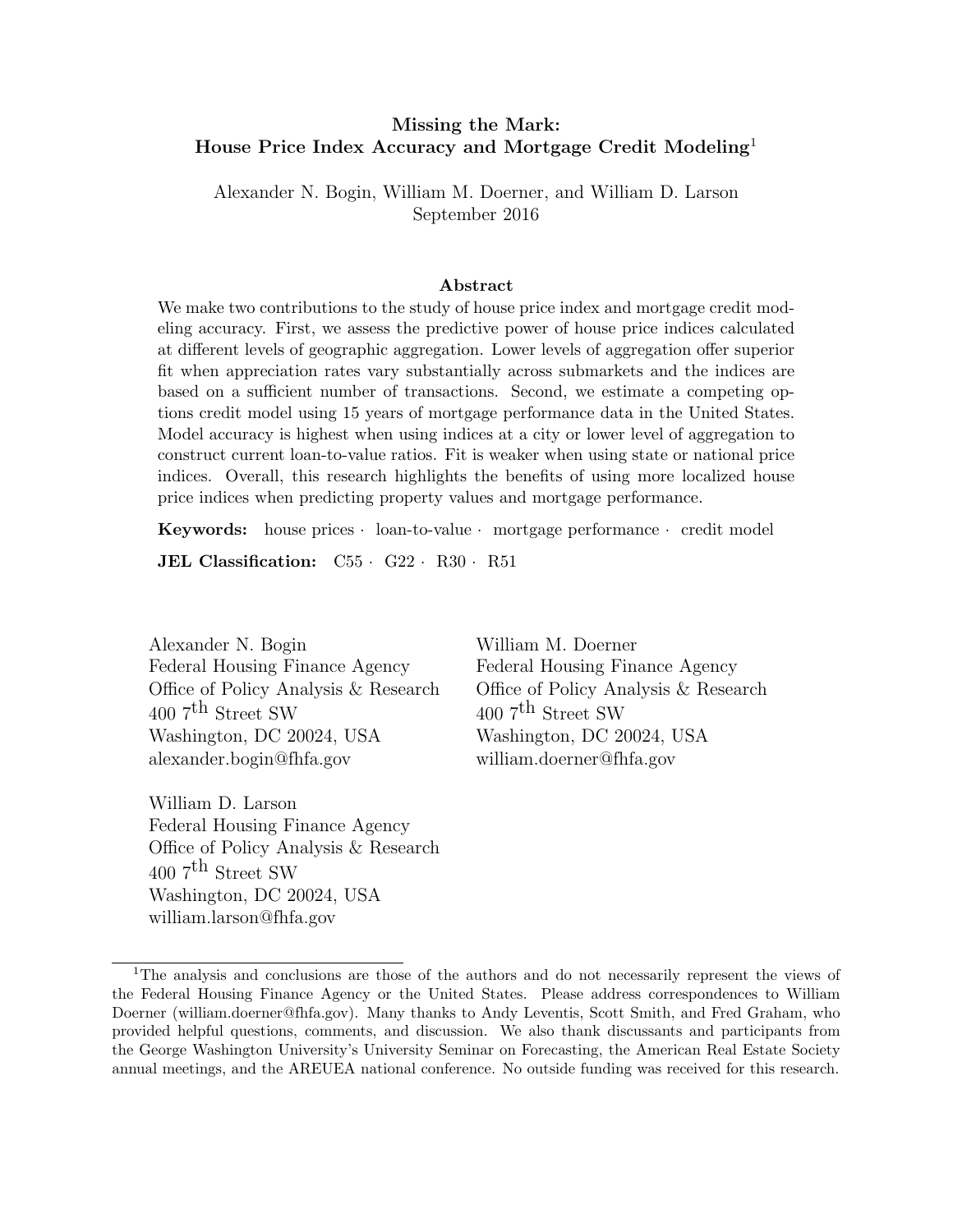### 1 Introduction

Realtors have long heralded the claim that the residential housing market is driven by "location, location, location." Nonetheless, a variety of limitations have prevented researchers from broadly testing the assertion that appreciation rates are dependent on a house's particular site within a city. In finance, a better understanding of local house price dynamics could lead to a more accurate valuation of mortgage collateral and improved estimates of the credit risk associated with mortgage securities.<sup>[2](#page-1-0)</sup> We attempt to determine the extent to which house price indices of different levels of granularity affect pricing accuracy, and the consequences of using different price indices on efforts to model mortgage prepayments and defaults.

A portfolio of mortgages can be a complex financial product to price. The value of the underlying collateral is likely to change as a result of both longitudinal and cross-sectional variation in house price appreciation rates. Urban real estate theory suggests that, even within the same city, housing can appreciate at different rates (see classic studies by [Bailey](#page-23-0) [et al., 1963;](#page-23-0) [Alonso, 1964;](#page-23-1) [Mills, 1967;](#page-24-0) [Muth, 1969\)](#page-24-1) for predictable reasons. But, up until now, such within-city cross-sectional variation has been difficult to measure reliably, stymieing research on the portfolio effects and credit risk implications of highly localized variation of house price appreciation.

We make two main contributions to the study of house price valuation and mortgage credit modeling. First, we assess the accuracy of house price indices (HPIs) calculated at different levels of geographic aggregation from a database of nearly 100 million observations. The indices allow us to predict sales values for a hold-out sample of individual properties and judge accuracy based upon subsequent market transactions. In general, differences in predictive accuracy occur when house price appreciation rates across sub-aggregates are different, and the increased signal from a more granular index is not counterbalanced by increased variance. Aggregate HPIs are better predictors in rural areas or small cities, and during periods of stable appreciation. Disaggregated indices produce more accurate estimates within large cities, especially during booms and busts in housing markets when substantial submarket

<sup>&</sup>lt;sup>2</sup>We are not the only ones to suggest that granular information could be advantageous in mortgage markets. Recently, [Stroebel](#page-25-0) [\(2016\)](#page-25-0) studies how knowing a builder's construction quality allows certain lenders to offer lower rates and incur less severe losses through superior loan modeling.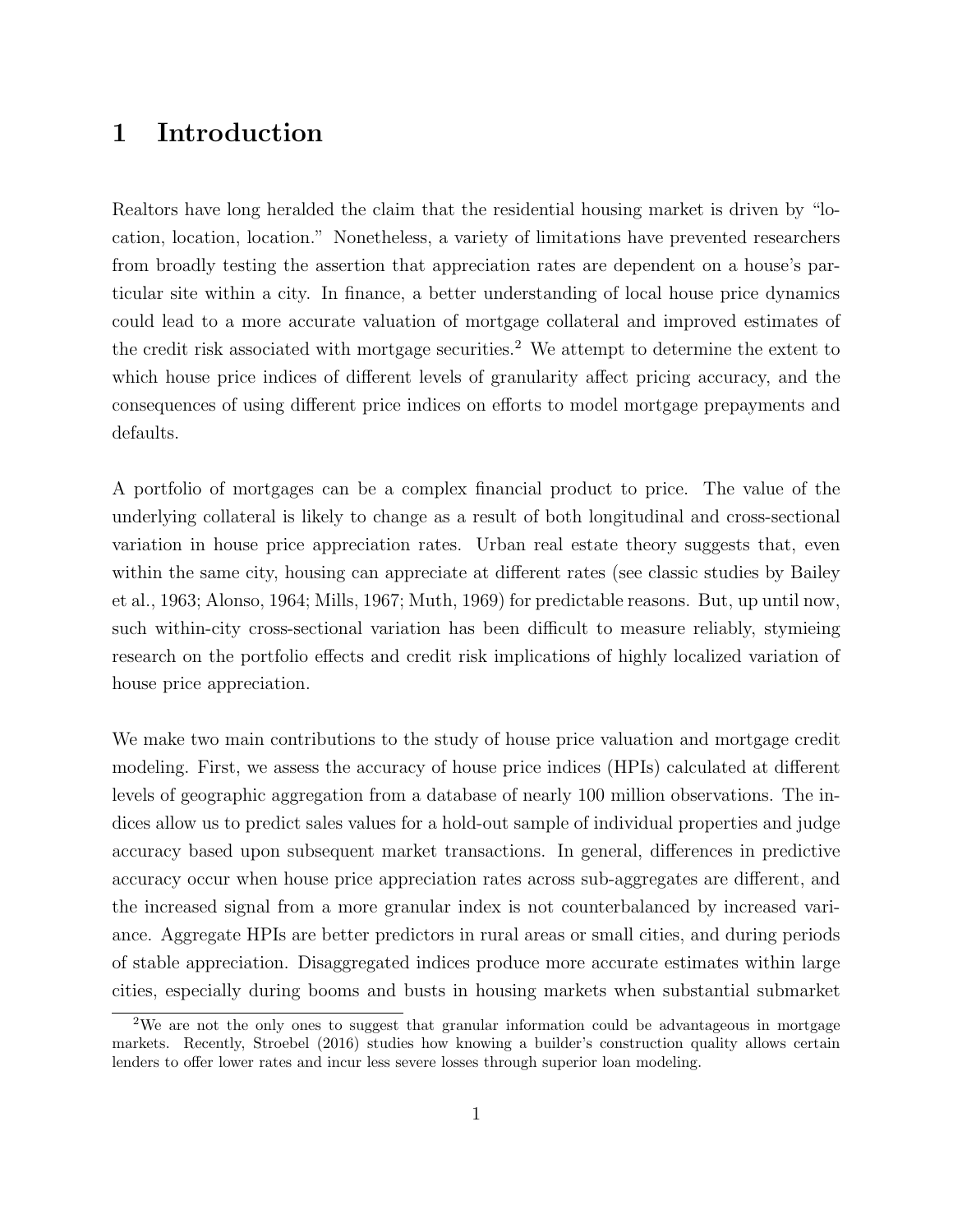appreciation differentials exist. Overall, we find the ideal level of house price index aggregation in large cities is at the 5-digit ZIP code level. In small cities, a city-level index is sufficient. We also find that a linear combination of indices at a variety of different levels of aggregation may offer superior fit.

Second, we use the HPIs to estimate mortgage performance across the United States for the last 15 years. A primary risk factor affecting the incidence of prepayment and default is a mortgage's loan-to-value (LTV) ratio. In each period post-origination, the current LTV (CLTV) ratio is recalculated to account for principal payments and the marked-to-market value of the housing asset. Throughout the life of the loan, the CLTV is key to estimating a borrower's likelihood to prepay or default. To understand the full effect of potential geographic aggregation bias, we begin by estimating a credit model where CLTV has been constructed using a national index. Next, we recalculate CLTV ratios with increasingly granular indices and show that using more localized HPIs generally improves model fit, particularly in central areas of larger cities. We also uncover some interesting cases in which increased granularity has some beneficial model impact at an individual asset level (e.g., to better identify underwater borrowers for modifications, refinancing, or workout options) as well as for portfolio analysis (e.g., to reduce model error in loss estimation).

The paper is structured as follows. Section 2 introduces a suite of HPIs constructed at different levels of geography and analyzes their predictive accuracy. We run several types of tests to investigate when and where an HPI is likely to "miss the mark." Section 3 utilizes the same indices to evaluate the effect of geographic aggregation bias on mortgage credit modeling. Section 4 offers concluding thoughts.

### 2 Assessing House Price Index Accuracy

House price indices can be useful for establishing an estimate of market values for individual properties—the collateral for loans in mortgage-backed securities. The suitability of an index depends on its predictive accuracy and the extent of its estimation error. Aggregation bias can occur when house prices appreciate at different rates in different submarkets, and an index constructed over several such submarkets masks those differences. Mitigating aggre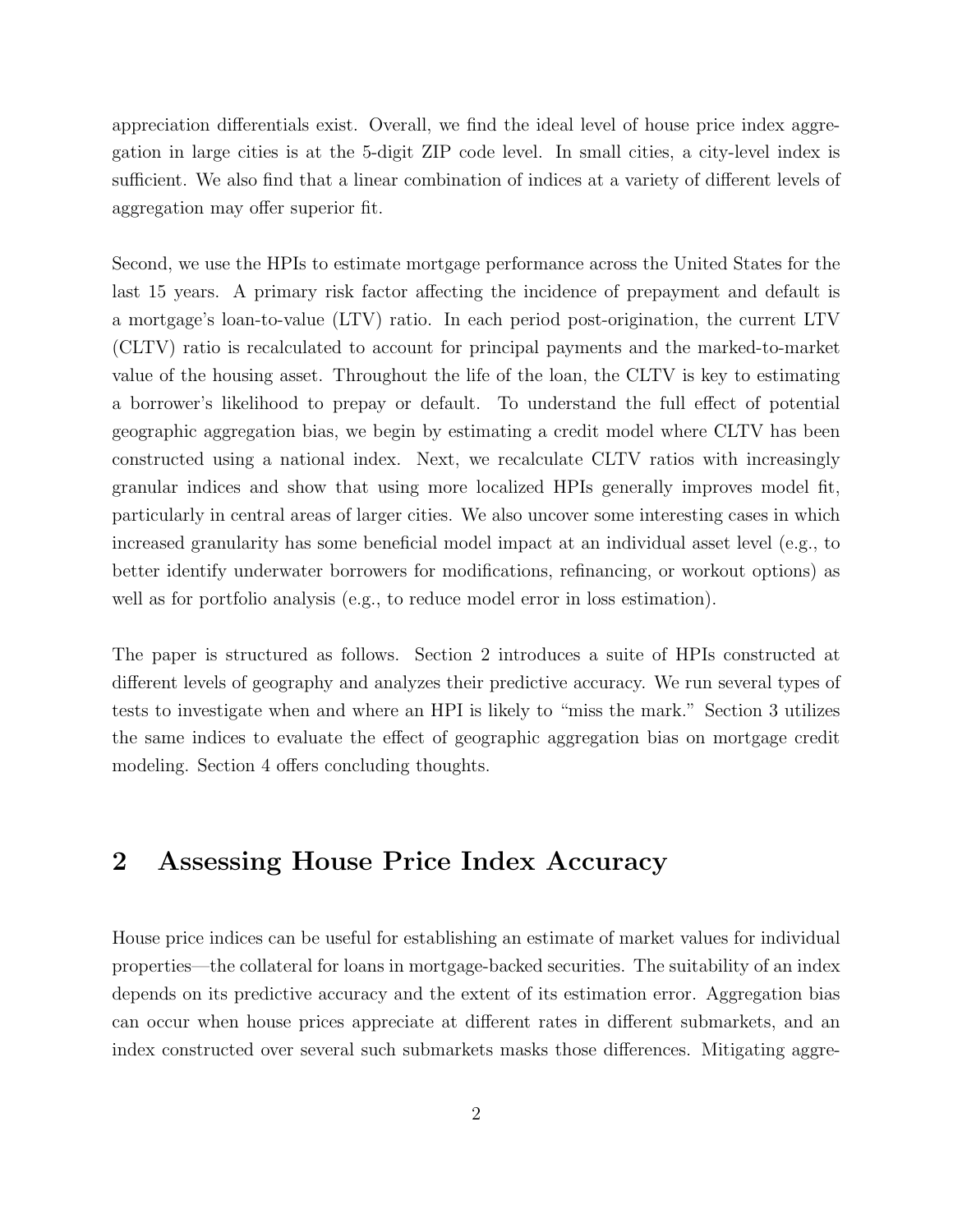gation bias therefore requires estimating price indices at a more local level. Estimation error is a function of the variance of an estimator, which is affected primarily in this context by the number of transactions over which the index is estimated. The tension in the selection of a house price index is therefore a tradeoff between reduced aggregation bias and higher estimation error as index granularity increases. In this section, we investigate the appropriate HPI aggregation level to minimize these two separate sources of error.

To foreshadow, we find that an HPI's accuracy fluctuates over time. It tends to became less precise as housing prices become more volatile (i.e., when prices are quickly falling or rising). We also find that accuracy improves as we move from a national index to increasingly disaggregated indices, although the incremental benefit from disaggregation decreases.[3](#page-1-0) As we move to more and more local geographies, increased precision is overwhelmed by increased estimator variance. Indices using a ZIP code level of aggregation generally minimize the aggregate error from these competing sources, but less granular indices can perform just as well in certain contexts. For instance, in small cities or in periods when the housing market is growing, a city-level index will do at least as well. Next, we describe the construction of our house prices indices, evaluation methods, and results.

#### 2.1 House Price Measurement

We use a repeat-sales methodology to construct house price indices. A standard approach was introduced by Bailey, Muth, and Nourse (1963) and updated by [Case and Shiller](#page-23-2) [\(1987\)](#page-23-2). The method is attractive because of its limited data requirements (only requiring a price, transaction date, and location) and a straightforward interpretation. When a housing unit resells and its characteristics do not change, any gains in value reflect a change in house price rather than a change in quantity. Formally, we express a house's value as a linear combination of unit-specific characteristics X with implicit prices  $\beta$  and a price level  $\delta$ , or

$$
\ln(P_{ijt}) = X'_{ijt}\beta + D'_{jt}\delta_j + \epsilon_{ijt}
$$
\n<sup>(1)</sup>

 $3$ This is consistent with recent work by [Andersson and Mayock](#page-23-3) [\(2014\)](#page-23-3) who find LTV ratios suffer from measurement error when HPIs are constructed at coarse geographies, which negatively affects the precision of loss estimates.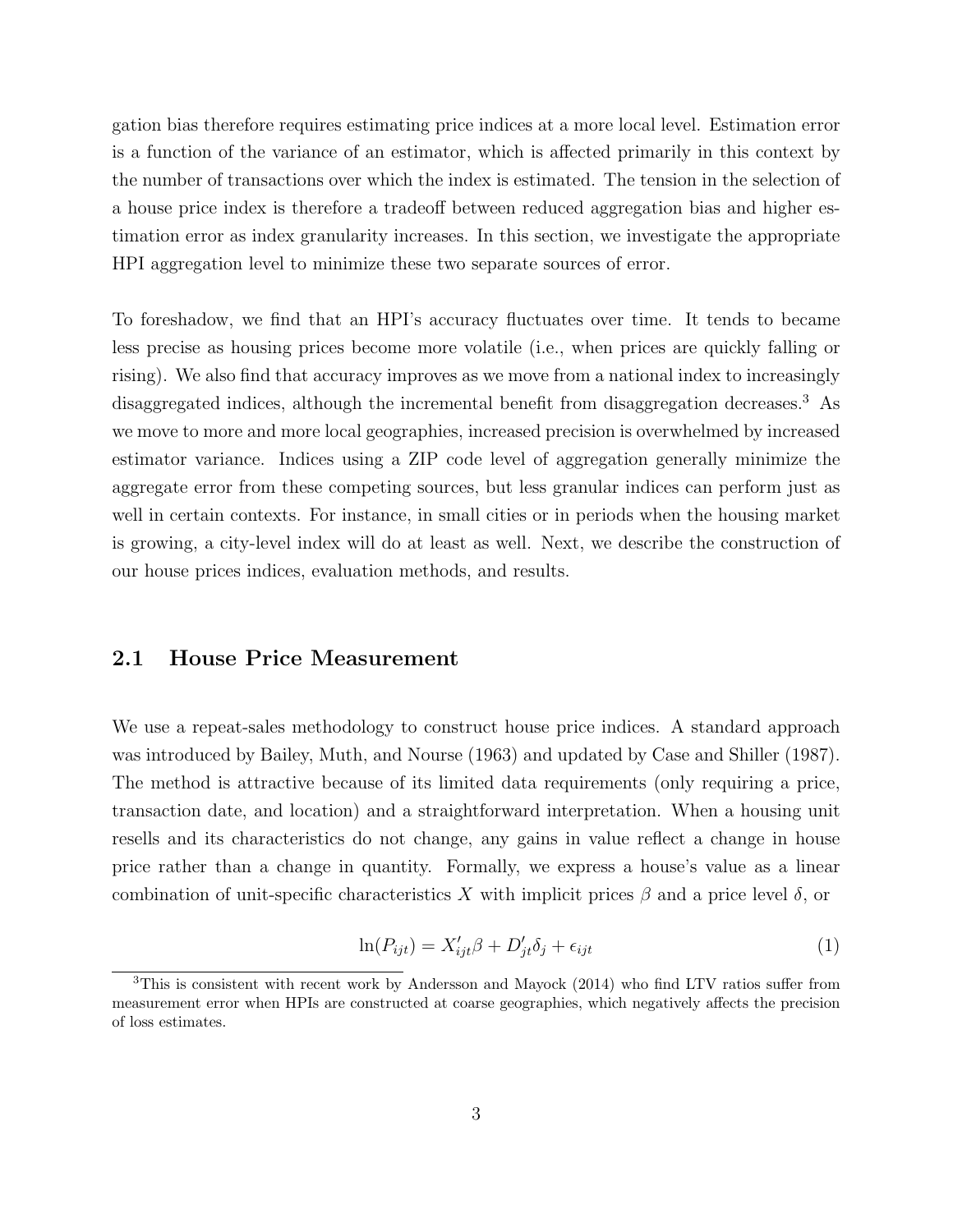and where we assume constant-quality characteristics,  $E[X_{ijs}] = X_{ijt}$ , for a house *i* in a location *j* during a time period *t* or  $s^4$  $s^4$ . For ease of explanation, we define the differencing between repeat-sales as  $p_{ij\tau} = \Delta \ln(P_{ij\tau}) \equiv \ln(P_{ijt}) - \ln(P_{ijs})$  where a first sale happens in period *s* and a second sale in period *t*. Likewise, we simplify other terms as  $d'_{j\tau} = \Delta D'_{j\tau}$ , and  $\omega_{ij\tau} = \Delta \epsilon_{ij\tau}$ . We perform a three-step weighted least squares estimation procedure as

<span id="page-5-2"></span><span id="page-5-1"></span><span id="page-5-0"></span>
$$
p_{ij\tau} = d'_{j\tau} \delta_j + \omega_{ij\tau}
$$
\n<sup>(2)</sup>

$$
\omega_{ij\tau}^2 = \alpha_1 + \alpha_2(t-s) + \alpha_3(t-s)^2 + e_{ij\tau}
$$
\n(3)

$$
\frac{p_{ij\tau}}{\sqrt{\hat{\omega}_{ij\tau}^2}} = \left(\frac{d_{j\tau}}{\sqrt{\hat{\omega}_{ij\tau}^2}}\right)\delta_j + \frac{\omega_{ij\tau}}{\sqrt{\hat{\omega}_{ij\tau}^2}}
$$
(4)

where we first estimate Equation [2,](#page-5-0) regress the residual squared deviations on the time between the two sales with Equation [3,](#page-5-1) and apply the predicted squared deviations from the second stage to the variables in the first stage to estimate Equation [4.](#page-5-2) The exponential of  $\delta$ can be normalized to form indices that convey relative house price levels.<sup>[5](#page-1-0)</sup>

We construct a suite of annual house price indices that represent a variety of geographic aggregation levels.<sup>[6](#page-1-0)</sup> We begin with the dataset created by Bogin, Doerner, and Larson  $(2016)$  that offers HPIs for CBSAs, counties, ZIP3, and ZIP5 indices.<sup>[7](#page-1-0)</sup> Additional HPIs are created for national, state, census tract, and census block group geographies. The underlying raw database encompasses 97 million mortgages purchased by Fannie Mae and Freddie Mac

<sup>4</sup>A value index can be used as a price index if we assume attributes are identical across all units over time, or  $E[X_{ij\tau}] = X_i$ .<br><sup>5</sup>For the most part, we follow methodology used by the Federal Housing Finance Agency (FHFA). We

differ by not restricting the constant term when performing the three-step estimation, using an annualized appreciation rate filter, removing repeat sales within the same year, and relaxing the requirement of when an index is reported. These differences are explained below. Although minor, the choices could lead to some differences with official FHFA indices if they were to be constructed on an annual basis (monthly and quarterly frequencies are provided currently on the agency's website).

<sup>&</sup>lt;sup>6</sup>HPIs could be created using other comparison groups. Examples include new construction sales with existing housing stock, high tiered versus low tiered price distributions, or owner-occupied versus investor properties. Repeat-sales (or constant quality) indices, though, are most commonly used to track appreciations across different geographic levels. For instance, Case-Shiller offers 10-city and 20-city "composites" while the FHFA compares a national index with census divisions each month. This paper focuses on annual indices, which means we forgo some temporal detail but we are able to construct HPIs at finer geographic levels.

<sup>7</sup>The label "3-digit" ZIP (ZIP3) codes refer to the first 3 numbers of the postal code. For example, the ZIP code (ZIP5) of 32308 would belong to the ZIP3 of 323. Historically, the first digit usually identified a group of states and the next two digits represented a subregion within the group. The label "CBSA" stands for Core Based Statistical Area, which includes both metropolitan statistical areas and micropolitan statistical areas and is defined by the Office of Management and Budget using data from the Census Bureau.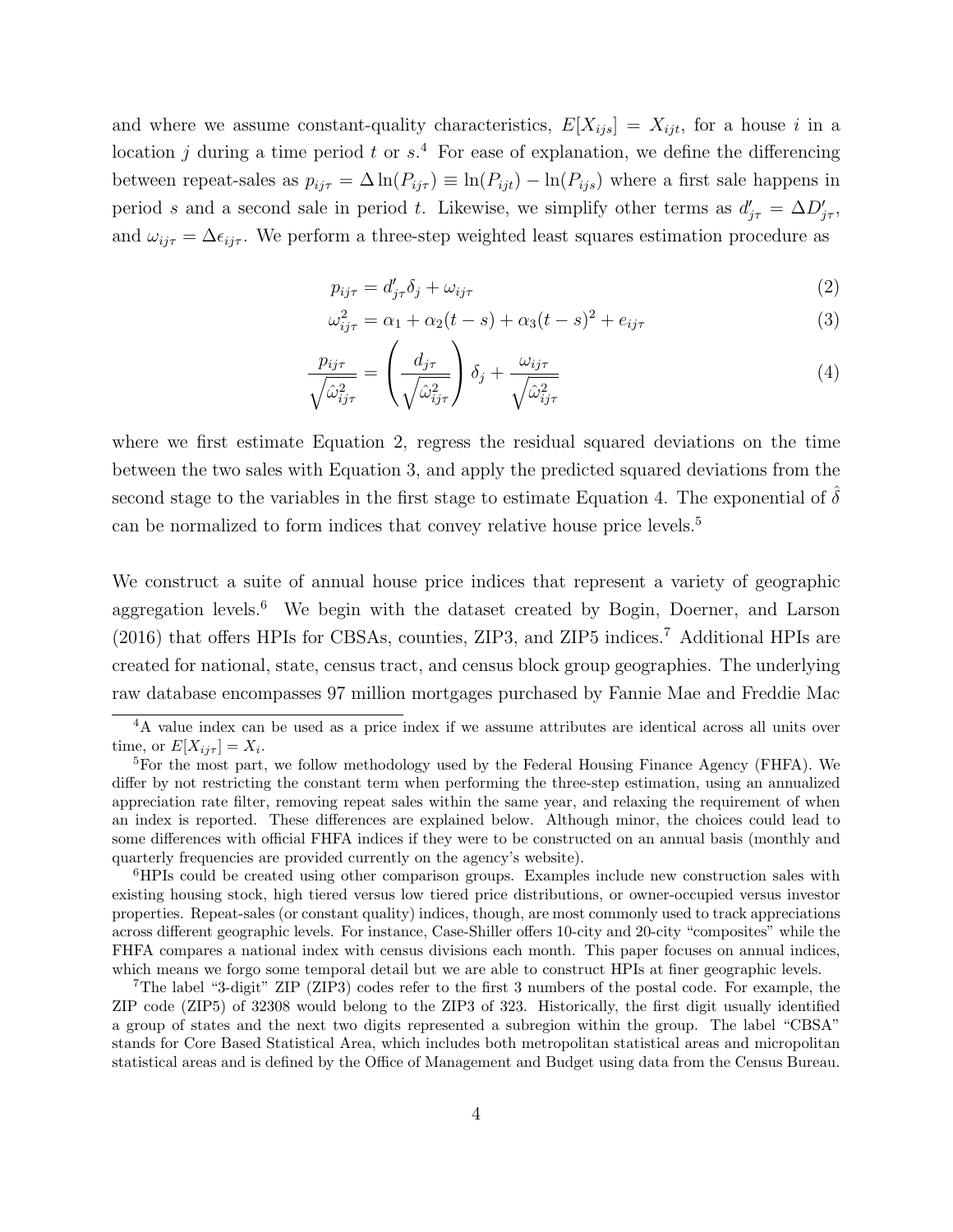<span id="page-6-0"></span>

|                    | Total<br>Indexes | Number of Indexes<br>Starting Prior to 2000 | Average Number of<br>Pairs per Index |  |
|--------------------|------------------|---------------------------------------------|--------------------------------------|--|
| National           |                  |                                             | 48,776,216                           |  |
| <b>State</b>       | 51               | 51                                          | 956,396                              |  |
| ZIP <sub>3</sub>   | 879              | 868                                         | 55,490                               |  |
| <b>CBSA</b>        | 959              | 954                                         | 50,861                               |  |
| County             | 2,704            | 2,396                                       | 18,031                               |  |
| ZIP <sub>5</sub>   | 17,936           | 14,739                                      | 2,699                                |  |
| Census Tract       | 54,613           | 45,972                                      | 878                                  |  |
| Census Block Group | 112,636          | 83,350                                      | 395                                  |  |
|                    |                  |                                             |                                      |  |

Table 1: Observation Counts for House Price Indices

Note: Numerical values reflect the number of indices available for each level of geography. The District of Columbia is included in the state HPIs. "Total" gives the total index count, irrespective of the start date of the index. "Pre-2000 Start" conveys the total index count for indices that begin in 2000 or before. "Pairs per index" is the total number of transaction pairs (after the filters and index cutoffs) divided by the total index count.

between 1975 and 2015.<sup>[8](#page-1-0)</sup> When we implement the three-step procedure as outlined above, we apply two filters. We remove any pair of transactions with annualized appreciation rates greater than  $+/-40\%$  and when a property sells twice within a year.<sup>[9](#page-1-0)</sup> An index is first reported when an area reaches 25 half-pairs in a single year and 100 cumulative paired sales.[10](#page-1-0) A value is not reported in a particular year if an area has fewer than five half-pairs. The counts and sample coverage for this suite of indices are shown in Table [1.](#page-6-0)

To analyze house price accuracy over our eight levels of geographic aggregation we look at relative performance using two standard methods: the root-mean-square error (RMSE) of predicted prices and a series of encompassing tests. Both metrics are computed via the following procedure. We select 80% of transactions within a particular area and create "trial" price indices. The remaining 20% of transactions represent a hold-out sample. We identify houses with a subsequent sale to serve as a benchmark for actual changes in market value, independent of our estimation sample. Based upon an initial sale value *V* in time *t*, we use our trial indices to calculate implied appreciation and predict the subsequent sales value in

<sup>8</sup>To our best knowledge, this is the largest and most comprehensive historical mortgage database available.

 $9$ The appreciation rate filter is an annual average log-difference of 0.3, which coincides with the FHFA's filter of 40% per year. The property turnover filter is necessary due to the annual frequency of indices. We do not implement further filters, adjustments, or screens.

 $10$ A "half-pair" is an alternative count measure for a repeat-sales index. Instead of counting paired properties, it is the transaction count where either the first or the second sale occurs in the given period.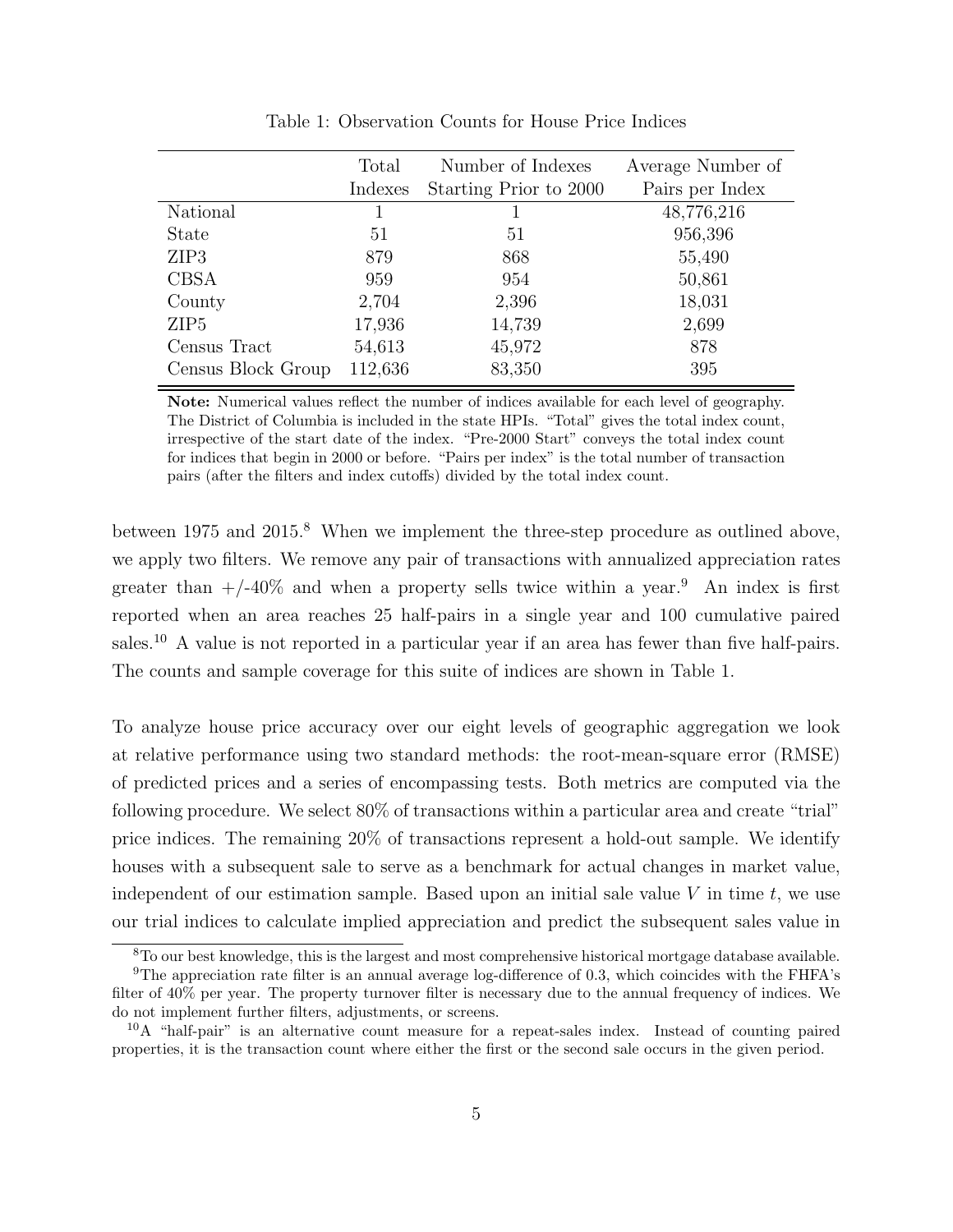time  $t + h$  as,

$$
\hat{V}_{t+h} = V_t \times \frac{\hat{P}_{t+h}}{\hat{P}_t}.\tag{5}
$$

The hold-out sample permits us to compare each index using information separate from the sample used to create the trial indices. Accuracy is calculated across aggregation levels with emphasis placed on variation between locations.[11](#page-1-0)*,*[12](#page-1-0) The next two subsections discuss two comparison methods and the results.

#### 2.2 RMSE Prediction Errors

We begin with a root-mean-square prediction error, where  $\hat{e}_{n,t+h}$  is calculated as  $\hat{V}_{n,t+h}$  $V_{n,t+h}$  with a *n* indicating individual property pairs.<sup>[13](#page-1-0)</sup> Note that this value is neither a forecast nor a residual.  $\hat{V}$  is computed with HPIs that include information during and after time  $t + h$ , and is not directly estimated during HPI construction.<sup>[14](#page-1-0)</sup> The root-mean-square error is defined as

$$
RMSE = \sqrt{\left(\frac{1}{N} \sum_{n=1}^{N} \hat{e}_{n,t+h}^{2}\right)}
$$
(6)

and is the preferred evaluation metric in the forecast evaluation literature and specific investigations of house prices, such as Nagaraja, Brown, and Wachter (2014). The RMSE also lends itself to the construction of Theil's (1966) *U* statistic, which measures the ratio of the accuracy of two forecasts,  $U = (RMSE_1/RMSE_2)$ . Under the null hypothesis that the forecast accuracy is equal, the square of the *U* statistic follows an *F*-distribution with  $(N_1 - 1, N_2 - 1)$  degrees of freedom.

Figure [1](#page-8-0) presents three graphs that gauging the predictive performance of our suite of HPIs

<sup>&</sup>lt;sup>11</sup>Implicit is the assumption that the best indicator of a property's market value is the observed sale. We recognize that binding borrowing constraints, short time-on-the-market, and bidding wars may weaken this claim. Unfortunately, our analysis is constrained by the underlying data which include a rich set of transactions but limited information about each sale.

<sup>&</sup>lt;sup>12</sup>We only produce accuracy metrics when an index exists for all eight levels of HPI aggregation.

<sup>&</sup>lt;sup>13</sup>Recall that the mean-square error is the summation of the estimator's bias and variance. We expect the first term to be greater across larger areas (where estimates of individual properties might be measured with less precision because of the greater degree of appreciation rates) and the second term to be greater in smaller cities (where fewer observations lead to more noise and volatility in estimates).

<sup>&</sup>lt;sup>14</sup>Instead, during index construction, *differenced* residuals are estimated.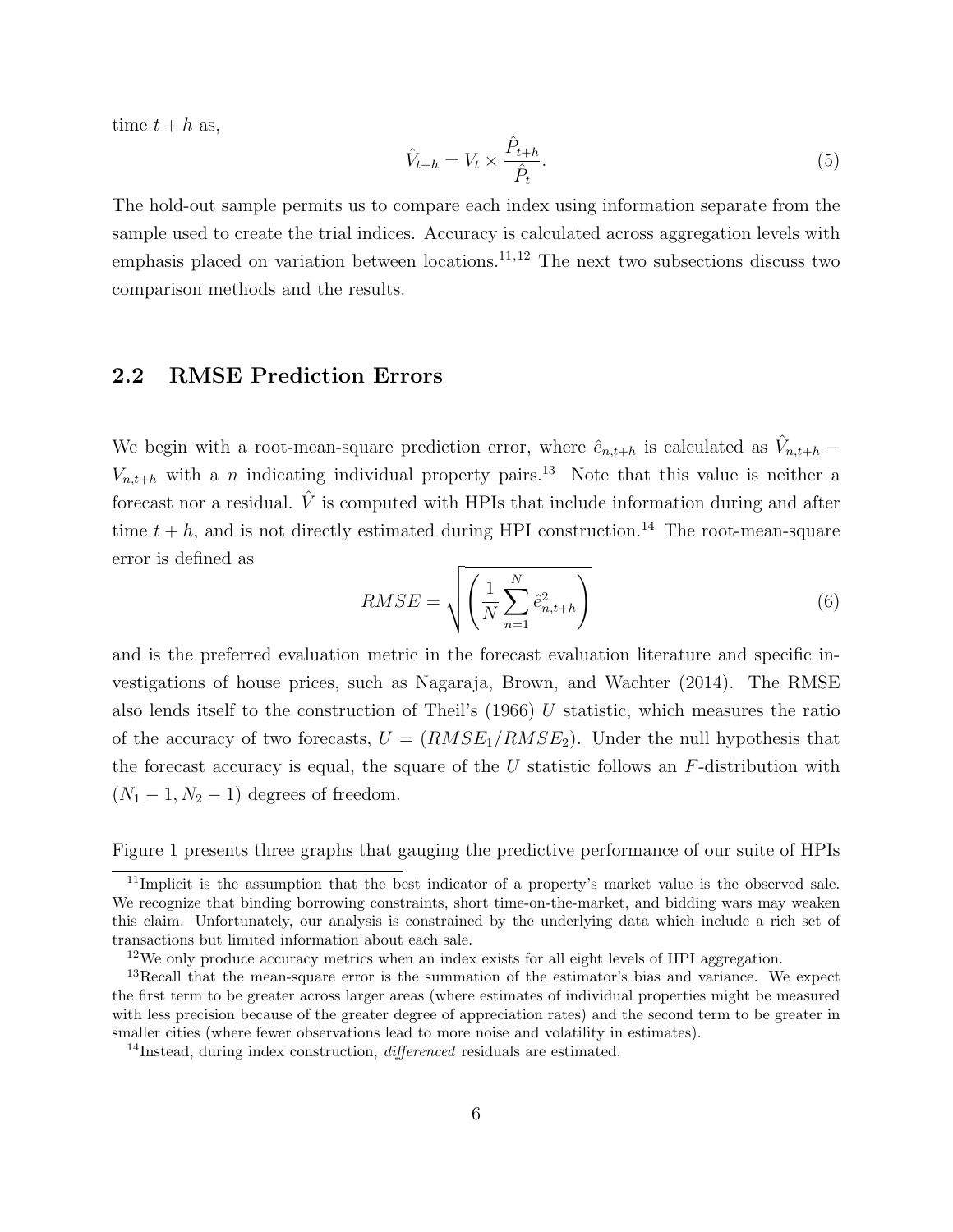over several dimensions, including mortgage holding period, year, and geography. Each graph is explained below.

<span id="page-8-0"></span>

Figure 1: Out-of-Sample Prediction Errors

The second stage of our HPI estimations (Equation [3\)](#page-5-1) assumes that prediction errors can vary by the length of time between sales.[15](#page-1-0) Panel (a) of Figure [1](#page-8-0) shows that errors in price estimation increase at a decreasing rate as the holding period extends. This relationship holds across all HPI aggregation levels. Although the differences between the indices are

<sup>&</sup>lt;sup>15</sup>The holding period is the floor of the number of years between consecutive sales of the same property.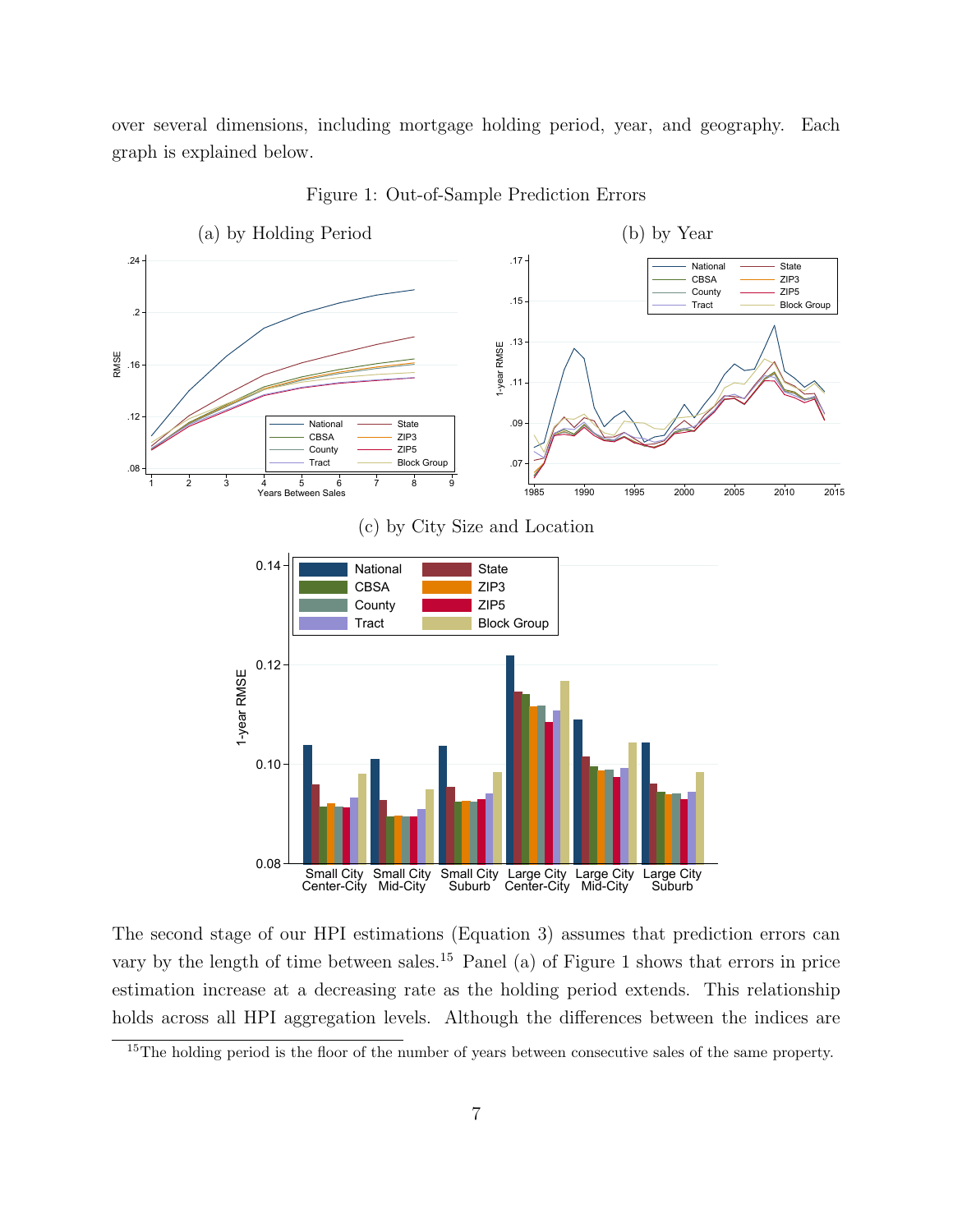small, they are statistically significant, with the ZIP5 index outperforming the other indices across every time period.<sup>[16](#page-1-0)</sup> Interestingly, while the tract and block group indices are among the poorer performing local indices at a 1-year horizon, their relative ranking improves with time. National and state indices have the largest prediction errors as the holding period grows. This figure suggests that estimation error is not invariant to horizon length, and aggregation bias becomes pernicious with time. Another takeaway is that one should utilize a local submarket index for long-horizon price predictions.

Next, we examine prediction errors by calendar year. As illustrated in panel (b), prediction errors appear to be high during periods of declining house prices, from 2008 to 2010 for example, and errors tend to be smaller, regardless of the level of aggregation, when prices rise. A consequence of this result is that, *conditional* on having an accurate predicted price path, the *variability* of house prices rises as the index falls. This has an important potential implication for housing finance. Because mortgage defaults are a function of CLTVs, and CLTVs have a convex relationship with defaults, an increasing spread in house price appreciation rates could cause greater levels of default, conditional on price declines. In terms of aggregation, ZIP5 and county HPIs generally have the lowest error over time. *F*-tests with the null of equality between the ZIP5 index and the county index cannot be rejected at the 5% level except in three years (2009, 2010, and 2011). Equality between the ZIP5 and tract index is rejected in all but two years since 1992. Based upon this temporal comparison of minimum RMSE, the ZIP5 and county indices appear to be superior.

Finally, prediction errors might vary across geographies. In panel (c), when comparing the first three and second three bar graphs, we find that RMSE is lower in smaller cities.<sup>[17](#page-1-0)</sup> The bar graphs illustrate how RMSE varies across different regions of a city. Regions are defined by proximity to the downtown central business district (CBD). Respectively, the regions represent concentric circles where the center-city is 0 to 5 miles from the CBD, the mid-

<sup>&</sup>lt;sup>16</sup>F-tests with the null of equality between the ZIP5 index and the next best index are rejected at the 0.01 level of significance for all holding periods (from 1.4 million observations in Year  $= 1$  down to 350,000 in Year  $= 8$ ).

<sup>&</sup>lt;sup>17</sup>Small cities are defined as CBSAs with populations below 500,000 people in 1990. For expository purposes, we focus on subsequent sales that happen within the next year.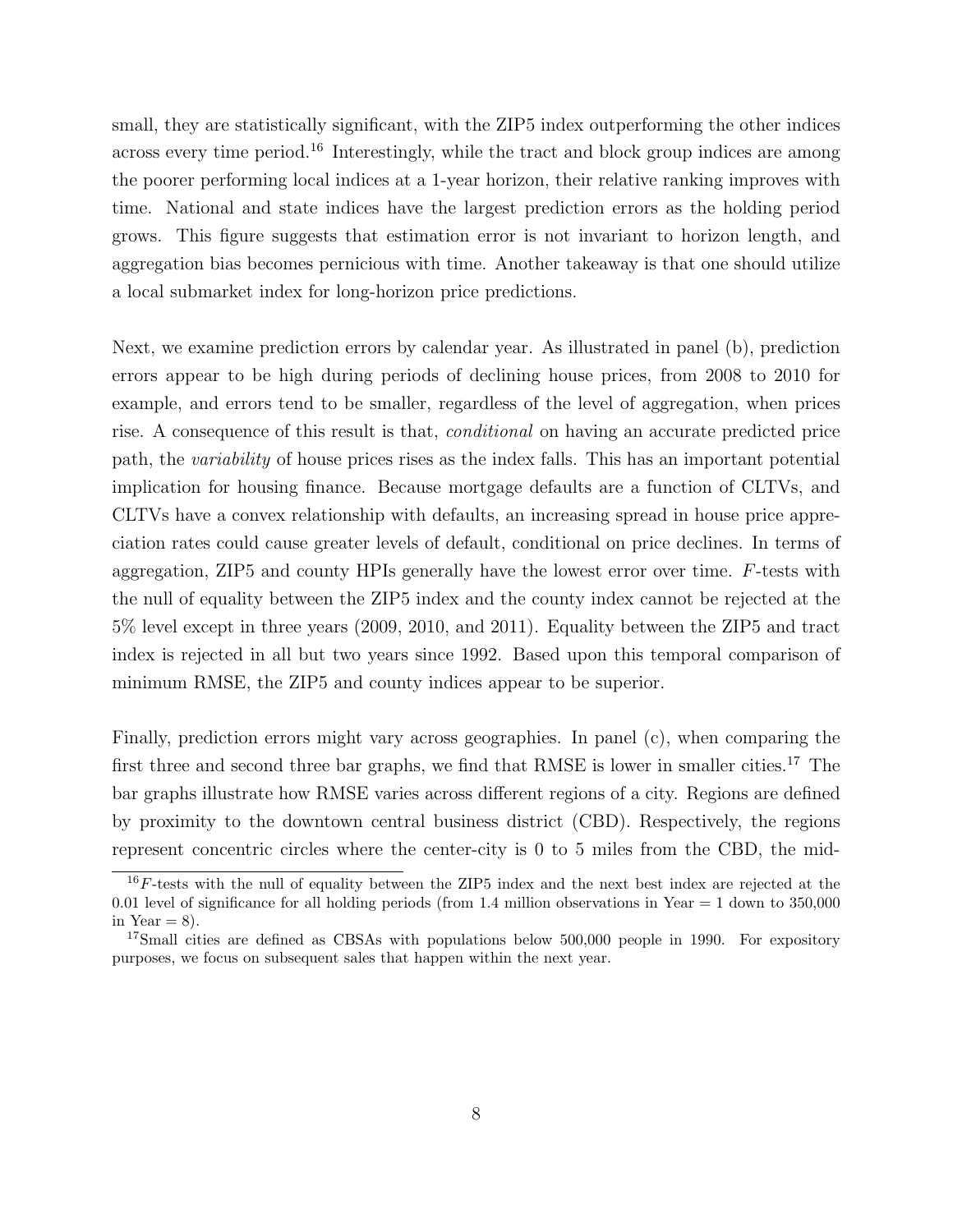city is between 5 and 15 miles, and the suburbs are 15 to 25 miles from the downtown.<sup>[18](#page-1-0)</sup> The bar graphs show substantial variation in errors. Small cities exhibit lower prediction errors than large cities, no matter which level of HPI granularity is used. However, the overall error-minimizing aggregation level is unclear; the U-shape (of the bar heights) is minimized for small cities at several aggregation levels, with a statistical tie between the CBSA, ZIP3, county, and ZIP5 indices. This finding is similar across each of the intra-city regions.[19](#page-1-0) In stark contrast, large cities show greater deviations in RMSE across the index aggregation levels and regions within the city. Accuracy increases as we move to lower levels of aggregation until we reach the ZIP5 level, at which point the RMSE increases with HPI disaggregation.<sup>[20](#page-1-0)</sup> The downward gradient across the regions (moving from the center-city out to the suburbs) tells us that large cities have greater prediction errors the closer a house is to the CBD.

A major implication from Figure [1](#page-8-0) is that the ideal index—the one that minimizes prediction errors—is not the same for each area. In most locations, prediction errors can be reduced by moving to at least a CBSA or county level index. However, near the centers of large cities, a ZIP5 index further improves valuation accuracy. To the extent possible, a mixture of indices might be advisable when measuring CLTVs in a portfolio of loans. In the next subsection, we examine the predictive accuracy of a combination of indices.

#### 2.3 Encompassing Tests

Encompassing tests provide another means of comparing the accuracy of our suite of HPIs. Instead of focusing on a singular index, we consider whether statistical gains might be

<sup>&</sup>lt;sup>18</sup>The CBD is calculated as the maximum value within the CBSA of the inverse of the standardized land area plus the standardized share of housing units in 20+ unit structures. Land area data are from the Census' TIGER line shapefiles, and structure type is from the 1990 Decennial Census, the earliest census for which ZIP code data are available. Distance to the CBD is calculated as the "as the crow flies" or straight-line distance. We categorize an area, like a ZIP code, as belonging to a particular region if its centroid is located in that concentric circle.

 $19F$ -tests with the null of equality between the ZIP5 index and the CBSA index cannot be rejected at any reasonable level of significance for center-city, mid-city, and suburban areas within small cities (*N* = 90*,* 000, 217*,* 000, and 139*,* 000, respectively).

<sup>&</sup>lt;sup>20</sup>The null of equality between the county and ZIP5 indices is rejected at the  $0.1\%$ ,  $0.1\%$ , and  $0.5\%$  level of significance for all center-city, mid-city, and suburban areas within large cities (*N* = 31*,* 000, 239*,* 000, and 541*,* 000, respectively).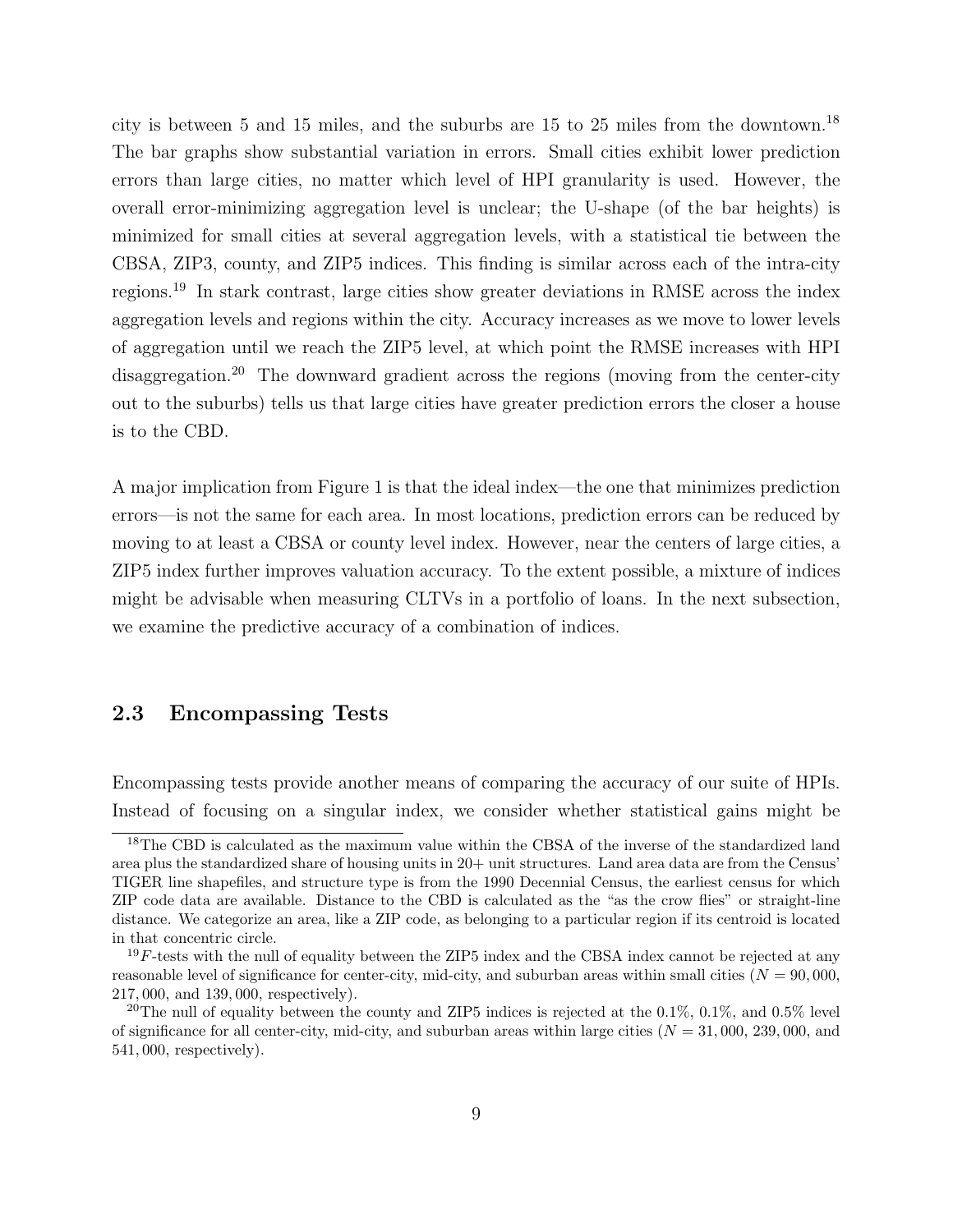achieved by modeling predictions with multiple aggregation index levels. An index's prediction could be dominated by other aggregation levels, in terms of RMSE, yet have unique and relevant information that is useful for a prediction. For these tests, we follow the forecast encompassing literature of [Chong and Hendry](#page-23-4) [\(1986\)](#page-23-4) and [Ericsson and Marquez](#page-24-2) [\(1993\)](#page-24-2). A predicted outcome is modeled as a function of a sequence of rival forecasts,  $i \in 1, 2, \ldots, I$ , at horizon *h*, such that

<span id="page-11-0"></span>
$$
V_{n,t+h} = \alpha_0 + \sum_{i=1}^{I} \alpha_i \hat{V}_{i,n,t+h} + e_{n,t+h}
$$
\n(7)

where *n* indicates location and *i* denotes an index from our suite of geographic aggregation levels. For interpretation, the constant term,  $\alpha_0$ , controls for heterogeneity not captured by the forecasts and de-means the other variables. Parameters  $\alpha_1, \ldots, \alpha_I$  indicate the relative importance of each aggregation level where the information content is conveyed by the sign and magnitude of the estimated coefficient. If the parameter is not statistically different than zero, the prediction is "encompassed." Positive and significant estimates indicate the presence of unique and relevant information in the forecast. On the other hand, negative and significant estimates indicate the forecast may be highly collinear with another forecast and encompassed if the respective index is omitted. $21$  Each estimated parameter denotes the fractional amount that it contributes to the prediction. By design, the summation of the statistically significant and positive parameter estimates should be close to one in a well-specified model.

 $21$ Generally, the omission of the forecast with the negative coefficient should result in either one or more coefficients decreasing in an equal aggregate magnitude.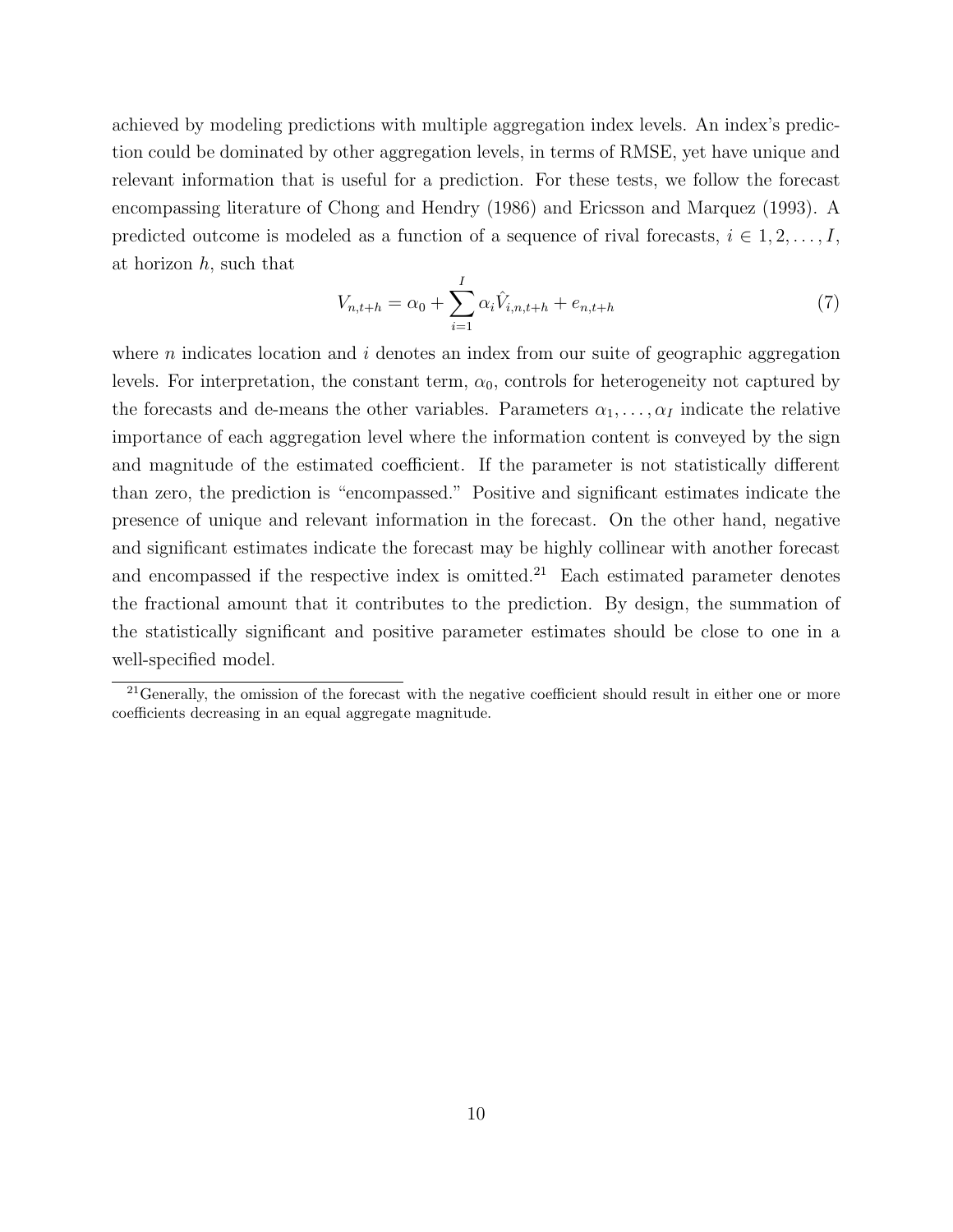<span id="page-12-0"></span>

|                    | LHS Variable: log House Price |             |                 |                 |                 |              |              |  |
|--------------------|-------------------------------|-------------|-----------------|-----------------|-----------------|--------------|--------------|--|
| Model              | (1)                           | (2)         | (3)             | (4)             | (5)             | (6)          | (7)          |  |
| Sample             | Full                          | Rural       | Small Cities    | Large Cities    | Large Cities    | National HPI | National HPI |  |
|                    |                               |             |                 | Center-City     | Suburbs         | Growth       | Decline      |  |
| National           | $0.018*$                      | $-0.127***$ | $-0.010***$     | $0.066^{***}\,$ | $0.031***$      | $-0.069***$  | $0.155***$   |  |
|                    | [0.011]                       | [0.020]     | [0.003]         | [0.014]         | [0.002]         | [0.002]      | [0.004]      |  |
| <b>State</b>       | 0.001                         | $0.078*$    | $-0.012*$       | 0.044           | $0.025***$      | $0.016***$   | $0.028***$   |  |
|                    | [0.022]                       | [0.045]     | [0.007]         | [0.037]         | [0.006]         | [0.005]      | [0.007]      |  |
| <b>CBSA</b>        | $-0.004$                      | $0.403***$  | $0.189***$      | $-0.271***$     | $-0.029***$     | 0.005        | $-0.006$     |  |
|                    | [0.023]                       | [0.053]     | [0.025]         | [0.057]         | [0.011]         | [0.012]      | [0.015]      |  |
| ZIP <sub>3</sub>   | $0.145***$                    | $0.072*$    | $0.114***$      | $0.148*$        | $0.138***$      | $0.193***$   | $0.071***$   |  |
|                    | [0.018]                       | [0.042]     | [0.013]         | [0.088]         | [0.010]         | [0.010]      | [0.012]      |  |
| County             | $0.103***$                    | $0.402***$  | $0.099***$      | $0.285***$      | $0.072***$      | $0.205***$   | 0.005        |  |
|                    | [0.022]                       | [0.055]     | [0.025]         | [0.095]         | [0.012]         | [0.013]      | [0.016]      |  |
| ZIP <sub>5</sub>   | $0.461***$                    | $0.110***$  | $0.366***$      | $0.458***$      | $0.483***$      | $0.393***$   | $0.465***$   |  |
|                    | [0.012]                       | [0.036]     | [0.010]         | [0.036]         | [0.007]         | [0.007]      | [0.009]      |  |
| Census Tract       | $0.195***$                    | $-0.024$    | $0.177***$      | $0.152***$      | $0.198***$      | $0.168***$   | $0.210***$   |  |
|                    | [0.007]                       | [0.038]     | [0.009]         | [0.030]         | [0.006]         | [0.006]      | [0.009]      |  |
| Census Block Group | $0.040***$                    | 0.026       | $0.036^{***}\;$ | $0.051***$      | $0.043^{***}\,$ | $0.036***$   | $0.041***$   |  |
|                    | [0.004]                       | [0.020]     | [0.005]         | [0.018]         | [0.004]         | [0.004]      | [0.005]      |  |
| Constant           | $0.522***$                    | $0.760***$  | $0.530***$      | $0.868***$      | $0.530***$      | $0.671***$   | $0.407***$   |  |
|                    | [0.014]                       | [0.022]     | [0.004]         | [0.019]         | [0.003]         | [0.003]      | [0.004]      |  |
|                    |                               |             |                 |                 |                 |              |              |  |
| Observations       | 1,494,788                     | 24,664      | 486,557         | 34,048          | 974,183         | 1,096,700    | 398,088      |  |
| R-squared          | 0.945                         | 0.919       | 0.94            | 0.925           | 0.945           | 0.935        | 0.959        |  |

Table 2: Index Encompassing Tests

Note: \*\*\*  $p < 0.01$ , \*\*  $p < 0.05$ , \*  $p < 0.1$ . The unit of observation is a single housing unit transaction. The log of the transaction price is modeled as a function of each index-based estimate. Standard errors are adjusted based on clustering by year  $\times$  CBSA code. Bold values indicate a statistically significant point estimate greater than 0.15.

We start with the unit of observation being a single housing unit transaction. As with the RMSE evaluation methods, an initial sale establishes the base price and an index is used to predict the subsequent sale price of the same unit. This market prediction is used in Equation [7.](#page-11-0) Results of index encompassing tests are presented in Table [2](#page-12-0) where the actual value of a housing unit is regressed on a linear function of a constant term and a vector of forecasts from our suite of HPIs. Each column represents a different sample of housing transactions to test when the combined information content might be more or less important.

Column 1 gives the full sample of transactions (excluding the first transaction which is used as the base for the predictions) in the hold-out sample of nearly 1.5 million transactions where the holding period is 1 year. The ZIP3, county, ZIP5, census tract, and census block group indices each provide unique and relevant information to the prediction of house prices. The two most important HPIs (ZIP5 and census tract) are highlighted in bold. A single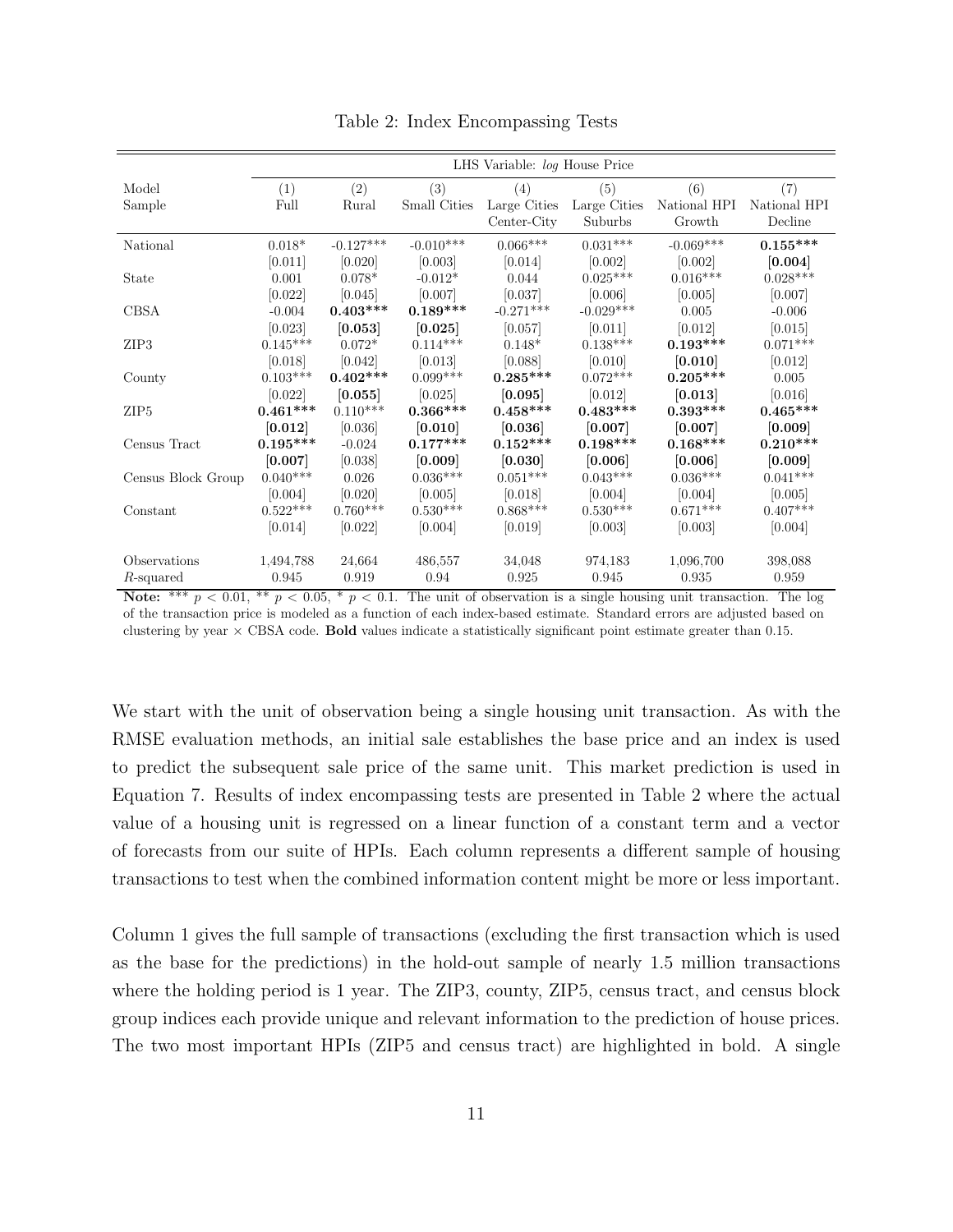index's estimate does not dominate the others. Rather, similar to [Granger and Ramanathan](#page-24-3) [\(1984\)](#page-24-3), a weighted average or a composite index may best predict the price path of individual housing units.

Columns 2 to 5 depict results for a series of subsamples divided by city size and location. In rural areas, indices with larger levels of geographic aggregation are preferred.<sup>[22](#page-1-0)</sup> The CBSA and county HPIs are the most relevant, with the ZIP3 and ZIP5 indices contributing less significantly. Small cities offer a story that begins to emphasize disaggregate indices. As we move across the columns and city size increases, proximity to the downtown becomes more important, a result echoed in Bogin, Doerner, and Larson (2016). The ZIP5 HPI is most influential while census tract and census block group measures contribute additional information. In general, granular indices are more important for denser areas. More variation in density amplifies the variation in appreciation rates, which increases the prevalence of bias when considering larger levels of geographic aggregation.

Finally, in the last two columns, we consider the performance of indices when the national index is increasing versus decreasing. Column 6 shows that when house prices are rising, a variety of indices contribute to the optimal composite, with ZIP3, county, ZIP5 and census tract indices receiving the largest weights. However, when prices fall, the national, ZIP5, and census tract HPIs exhibit the most explanatory power. The two columns suggest local factors can drive booms and busts but the national trend becomes an important explanatory aspect of declines, perhaps because worsening macroeconomic conditions, like financial conditions and unemployment, are felt everywhere.

Overall, the encompassing tests present a nuanced view of house price index usage. No single index emerges as the dominate measure. Rather, a weighted average, depending on the area and condition of the national housing market, could give a superior predictive index. County, ZIP5, and census tract indices provide the most consistently high levels of predictive power.[23](#page-1-0) Since submarket indices were also found to be important in the RMSE evaluations, it seems reasonable that mortgage performance modeling might be improved by using local HPIs to value houses that serve as collateral. We investigate this conjecture in the next section.

<sup>22</sup>The "rural" sample is defined as housing units not contained within a CBSA.

<sup>&</sup>lt;sup>23</sup>While they may be useful in other applications, state-level indices do not appear to provide information that is not already picked up by the other indices.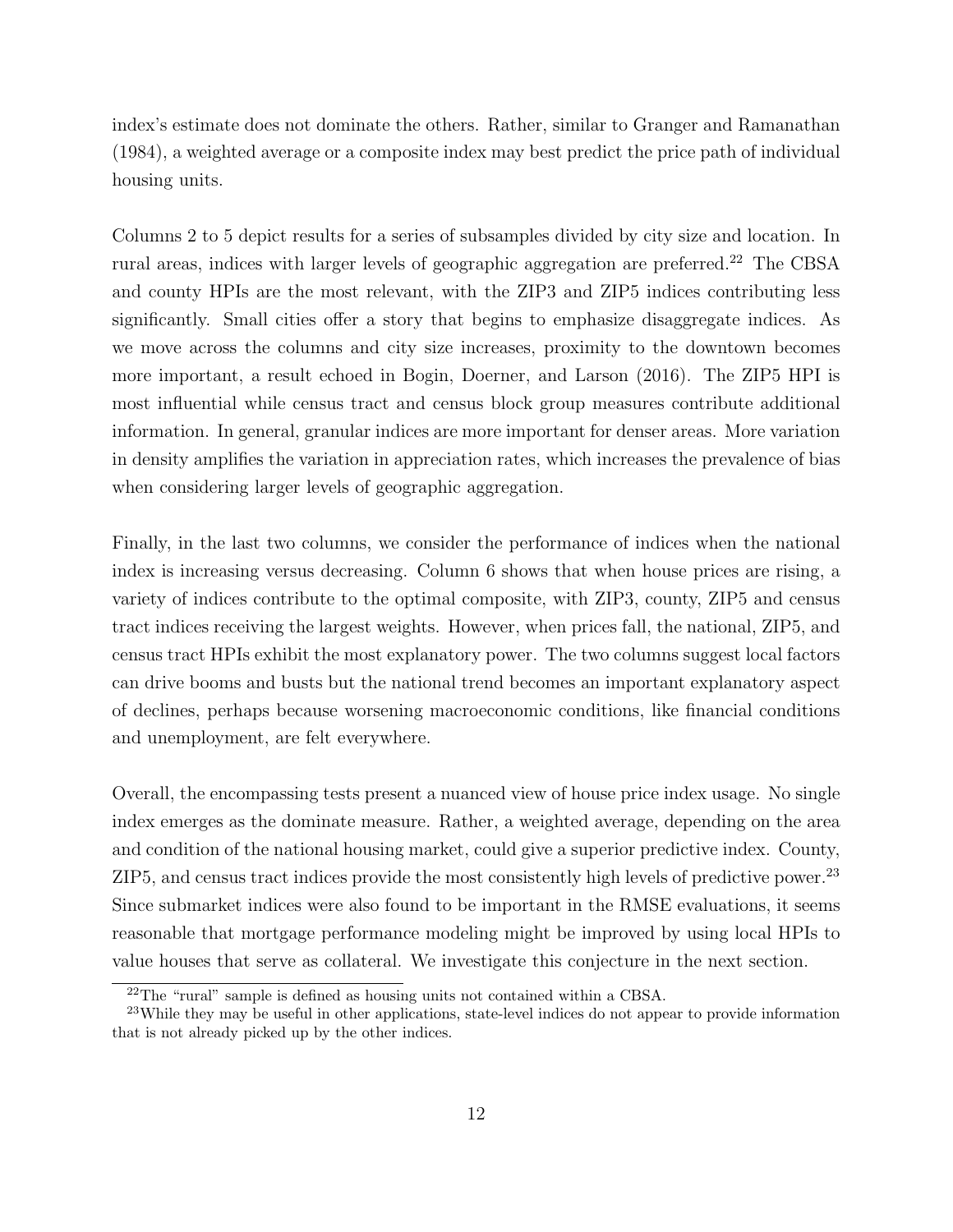### 3 Modeling Mortgage Performance

Mortgage performance is often modeled in the context of a competing-options framework where a borrower makes mutually exclusive choices to continue with timely mortgage payments, prepay a mortgage, or default on the loan (Lawrence and Arshadi, 1995; Deng, Quigley, and Van Order, 2000; Calhoun and Deng, 2002; Dunsky and Pennington-Cross, 2003; Ergungor and Moulton, 2014). One of the key variables driving borrower behavior in these models is a mortgage's loan-to-value (LTV) ratio. Empirical studies find that higher LTV ratios increase the probability of mortgage default (Schwartz and Torous, 1993; Sherlund, 2008; Mayer, Pence, and Sherlund, 2009; Pennington-Cross and Ho, 2010; Bacon and Moffatt, 2012; Fuster and Willen, 2013; Lam, Dunksy, and Kelly, 2013).<sup>[24](#page-1-0)</sup> LTV ratios exceeding one indicate negative equity, where the borrower is underwater or owes more than the value of the underlying housing asset. Negative equity can lead homeowners to significantly cut back on improvements as well as mortgage principal payments (Olney, 1999; Melzer, 2013) and substantial evidence indicates borrowers strategically default when houses go underwater (Deng, Quigley, and Van Order, 2000; Bajari, Chu, and Park, 2008; Bhutta, Dokko, and Shan, 2010; Ghent and Kudlyak, 2011; Guiso, Sapienza, and Zingales, 2013; Chan, Haughwout, Hayashi, and van der Klaauw). All of these studies focus on the LTV ratio, which is composed of two parts—loan amount and house value—both crucial to the construction of an accurate measure. Loan amount is simple to establish with an actual payment history or, when unavailable, an amortization table, but market value is not so easily estimated.

Market value can be estimated in a variety of ways. The LTV at origination is usually based on a house's appraisal or sales value. Afterwards, for ongoing analyses, the LTV is updated with an estimate of current market value, generally derived from observed comparable sales or statistical modeling.[25](#page-1-0) The former involves individual expertise, human judgement, and a forecasting of local market trends but requires considerable time and resources; the latter uses automated techniques to generate quick and inexpensive estimates but the quality of

<sup>&</sup>lt;sup>24</sup>Studies find this result with both LTV measured at origination and updated to a current period. We focus our attention on latter to examine the combined effect of LTV at origination, principal and interest payments, and local house price appreciation on the probability of prepayment and default.

 $^{25}$ The new ratio is known commonly as the current LTV (CLTV) or marked-to-market LTV (MTMLTV). Although perhaps confusing, the CLTV acronym is sometimes used as a distinct but related shorthand for a combined loan-to-value ratio where a second lien is included in the loan value to measure total leverage.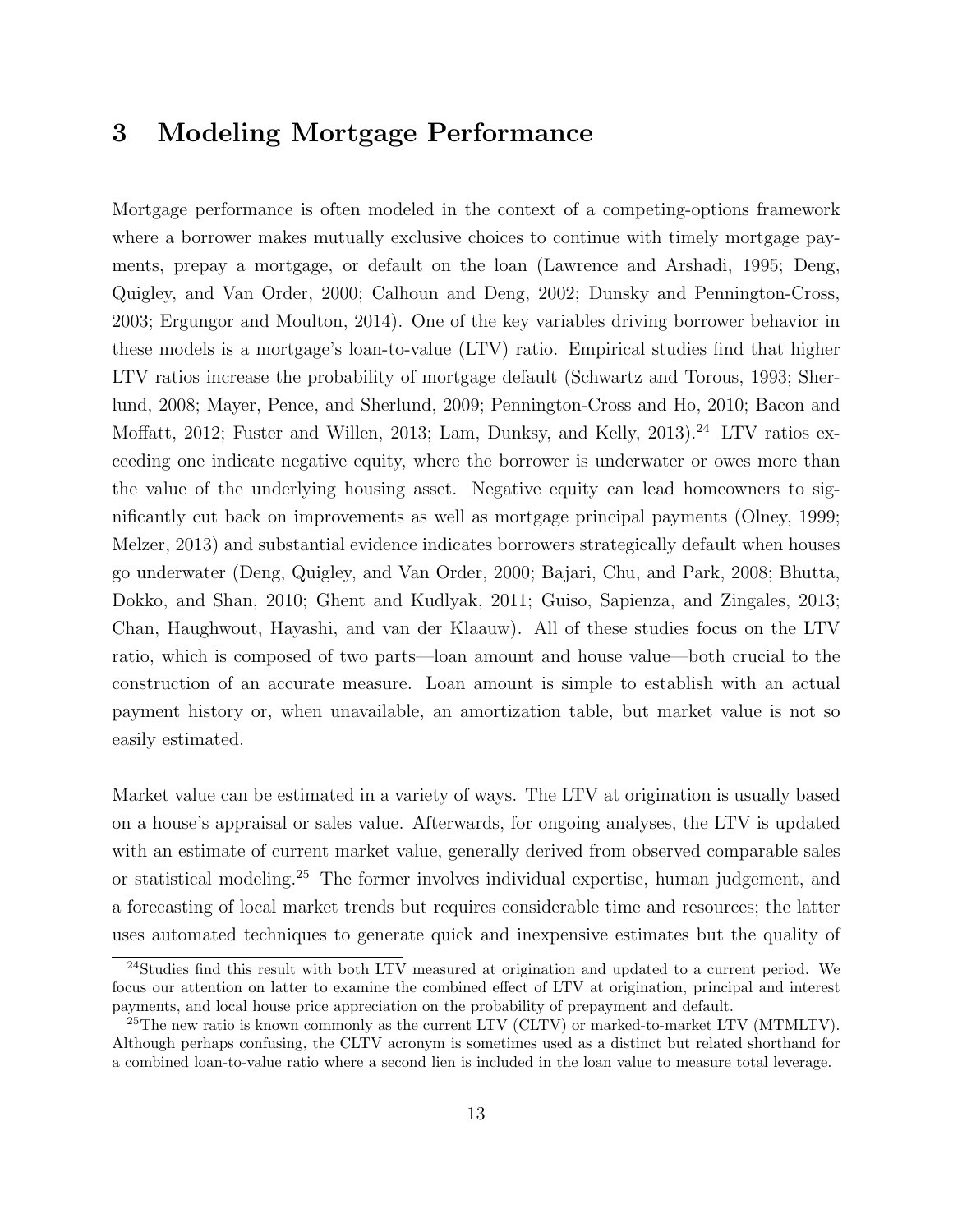the results is largely determined by the richness and accuracy of the underlying property transactions data. These automated techniques often involve an HPI. Our earlier findings demonstrate that HPI aggregation can have a meaningful effect on accurate property valuation. Now, we take that one step further by examining whether different levels of accuracy affect mortgage performance modeling.

We begin this analysis by constructing a model using the variables and techniques commonly applied in the mortgage finance literature. To do this, we draw from a nationwide sample of single-family mortgage originations that tracks borrower performance behavior between 1999 and 2014.[26](#page-1-0) We match identifiers from a stratified random sample of approximately 420,000 loans (35,000 per year) out of 22 million. These 420,000 loans give 1.7 million loanyear observations. Initially, we estimate the model using CLTV constructed with a national HPI. Next, we compare actual and predicted rates for prepayment and default across time, size of city, and location within a city. To investigate the prediction errors, we repeat these exercises with CLTVs constructed using seven additional HPI measures, each with increasing geographic granularity. The model and empirical results are presented over the next several subsections.

### 3.1 Credit Model

The competing-options framework can be specified formally as a multinomial logit model with three outcomes,  $i = \{0, 1, 2\}$ , where a borrower remains current, prepays, or defaults

<sup>&</sup>lt;sup>26</sup>Public loan origination and performance data are becoming increasingly available. Both Freddie Mac and Fannie Mae provide single-family loan-level data going back until 2000 for more than 40 million loans. Freddie Mac data are available at [http://www.freddiemac.com/news/finance/sf](http://www.freddiemac.com/news/finance/sf_loanlevel_dataset.html) loanlevel dataset.html. The Fannie Mae data can be found at [http://www.fanniemae.com/portal/funding-the-market/data/loan-performance](http://www.fanniemae.com/portal/funding-the-market/data/loan-performance-data.html)[data.html.](http://www.fanniemae.com/portal/funding-the-market/data/loan-performance-data.html) The public datasets, though, do not have enough information to reliably identify the property location of individual loans. We obtain a proprietary identifier from Freddie Mac that allows us to match mortgages across physical addresses and merge information on house price transactions onto the loan performance data.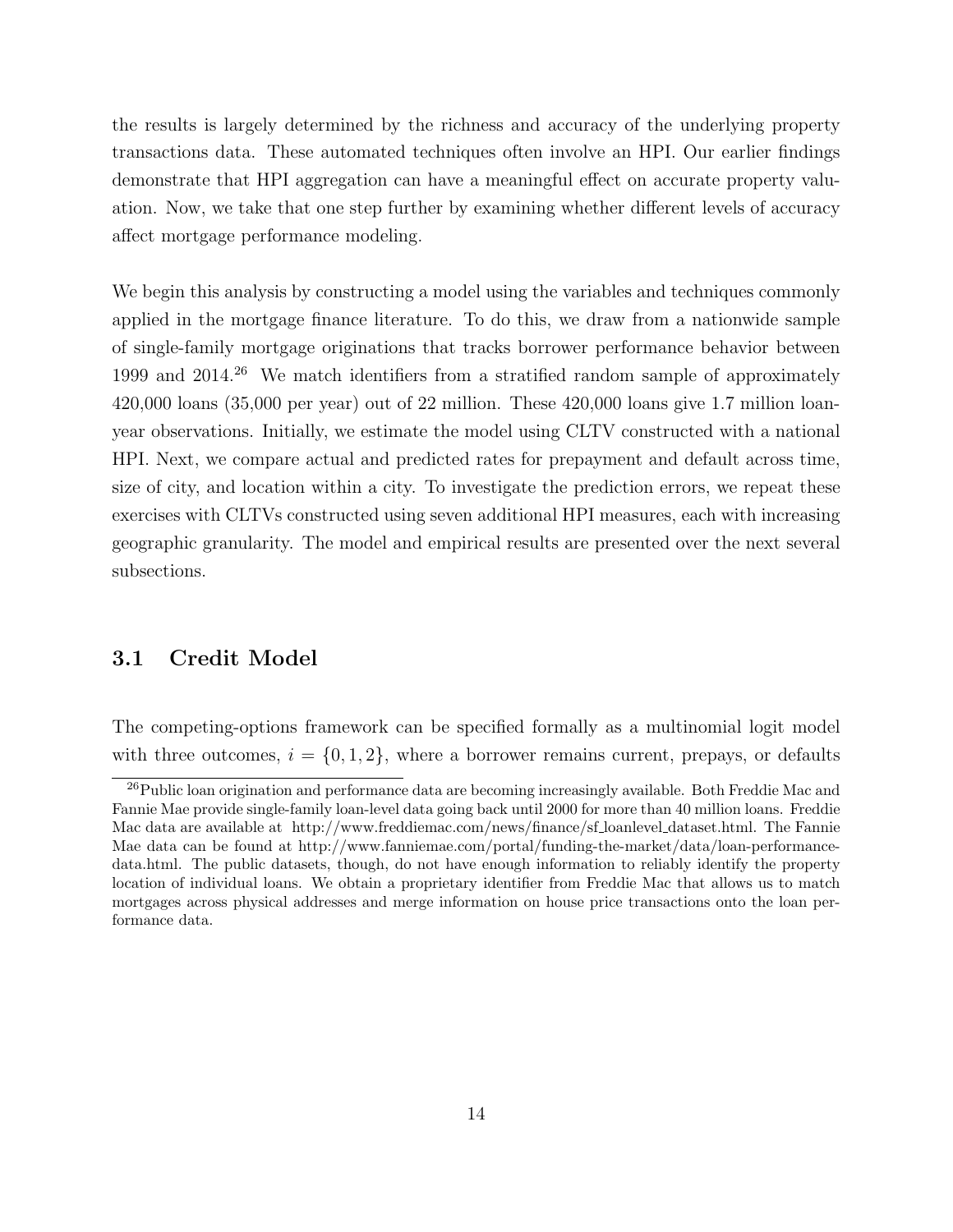on a mortgage.<sup>[27](#page-1-0)</sup> The probability of a borrower choosing an outcome in each period,  $t$ , is

$$
Pr(d_{jtz} = i) = \frac{\exp(X'_{jtz}\beta_i)}{1 + \sum_{\tau=1}^{2} \exp(X'_{jtz}\beta_{\tau})}
$$
(8)

Our contribution is analyzing how different measures of *CLTV* affect predicted outcomes.<sup>[28](#page-1-0)</sup> [Korteweg and Sorensen](#page-24-4) [\(2016\)](#page-24-4) show that current approaches to updating LTV, including the use of city-level indices, can seriously understate the number of houses that are underwater by up to 80%, which has been shown to significantly increase the likelihood of default. Yang, Lin, and Cho (2011) find that not fully accounting for the cross-sectional dispersion of house prices is a major source of this bias and can significantly a↵ect assessments of mortgage default risk. Building upon this research, we are particularly interested in how model accuracy is affected by CLTVs constructed using different levels of HPI granularly.

Our explanatory variables include typical credit model covariates for origination characteristics (e.g., credit score, debt-to-income, loan purpose, number of borrowers), current performance (e.g., unpaid principal balance, loan age, refinance burnout, yield curve swap spread, and current loan-to-value), and fixed effects to control for unobserved heterogeneity (e.g. origination year cohort, state). To remain consistent with earlier sections, we utilize a 20% holdout sample to compare predicted and actual outcomes on observations that have not been used during model calibration.

#### 3.2 Empirical Results

Results for overall model fit are presented in Figure [2.](#page-18-0)[29](#page-1-0) Panels (a), (b), and (c) are based upon a model using a national HPI to calculate CLTV. Panel (a) illustrates that predicted and actual rates (of prepayment and default) are relatively close across the last 15 years, suggesting relative parameter stability across the sample. There are minor deviations when

 $27$ Other outcomes, like repurchases and proprietary modifications, are possible and do exist in the actual loss sample data that we utilize. However, we focus on borrower behavior and, as is standard practice, we remove terminations that might be triggered by lenders, servicers, or investors.

<sup>&</sup>lt;sup>28</sup>Given our focus on CLTV, we build and test a model following industry guidance (see [Dunsky et al.](#page-23-5) [\(2014\)](#page-23-5)). Based upon out-of-sample tests, model fit appears acceptable. By working with a relatively standard model, we can focus on CLTV measurement error and its broad effect on model accuracy.

 $^{29}$ Because the focus is on improving model fit, individual estimation coefficients are not presented here.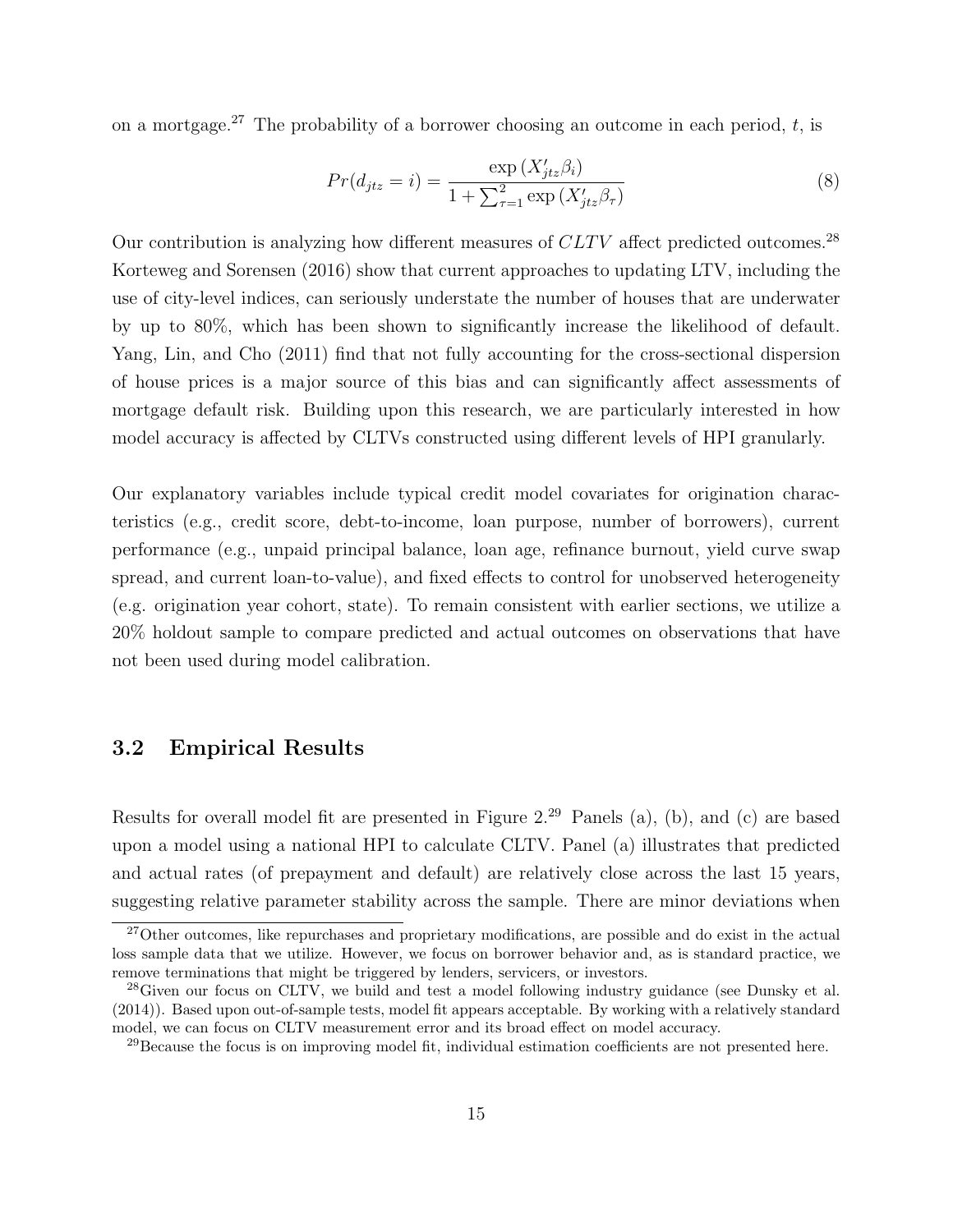house prices decline after the housing boom in the early 2000s and again, when prices fell more drastically, in 2008–2010. To investigate whether disaggregated HPIs might improve model fit, we examine prediction errors across large and small cities as well as regions within a city. Prediction errors for prepayments and the geographic patterns are relatively consistent, with center-city areas having larger prediction errors. In contrast, for defaults, actual and predicted rates show noticeable differences. Small cities have lower default prediction errors in center-city regions and larger errors in mid-city and suburban regions. In contrast, large cities are associated with greater prediction errors in center-city regions. These prediction errors may partially be a function of measurement error arising from updating CLTVs with the national HPI.[30](#page-1-0) Theory suggests measurement error will result in attenuation bias in the CLTV variable, which we estimate in panels (d) and (e). The graphs show point estimates for CLTV odds ratios and their confidence intervals constructed with increasingly granular HPIs. Panel (d) depicts that an increase in CLTV reduces the relative risk of prepayment but the odds ratio estimate associated with the national index is the smallest (closest to 1). Panel (e) shows the CLTV odds ratio estimates for the default equation. Again, the estimate associated with the national index is the smallest (closest to 1). The magnitude of these two sets of coefficients suggests that an accurate CLTV has a larger estimated effect on default outcomes. This suggests that reducing measurement error will result in a stronger relationship between CLTV and mortgage performance.

Why might we expect a localized house price measure to improve model fit? House price appreciation rate gradients have been flat in smalle cities since 1990, but these gradients have tended to steepen in large cities [\(Bogin et al., 2016\)](#page-23-6). These gradients are captured by a national HPI, introducing aggregation bias into CLTV predictions, especially in large cities. These CLTV errors may harm default model performance. On the other hand, were CLTVs correlated with other variables in the model, explanatory power may be absorbed by other parameter estimates, resulting in little net effect.

<sup>&</sup>lt;sup>30</sup>A larger difference between actual and predicted rates in center-city regions of large cities should not be surprising. In such places, house price gradients are steeper and are increasing at a faster rate than in areas farther from the CBD. When a single HPI (like a national level) is used, the estimates will tend to underestimate price levels in center-city areas and over-estimate levels in outskirting areas. More granular HPIs would reduce these errors. Borrowers will realize, too, that their actual house valuation is much higher (or CLTV is lower) and will be less likely to default than may be predicted with a national HPI. Similarly, since center-city areas appreciate at faster rates, refinancing may be more prevalent as borrowers repay to "lock-in" a more favorable rate when leverage is in their favor.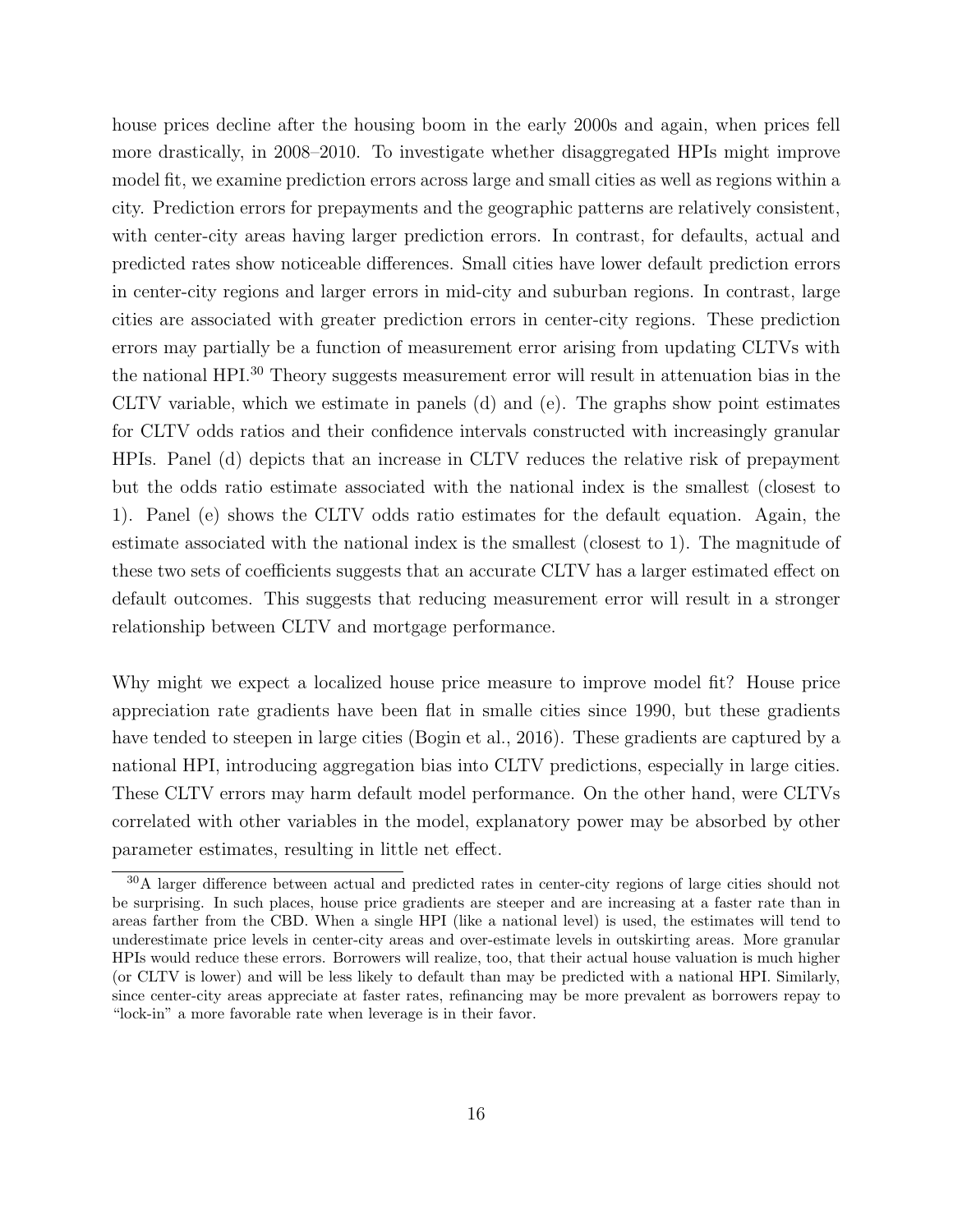

<span id="page-18-0"></span>Figure 2: Estimates of Prepayment and Default Model



(a) Comparing Both Outcomes Across Performance Years









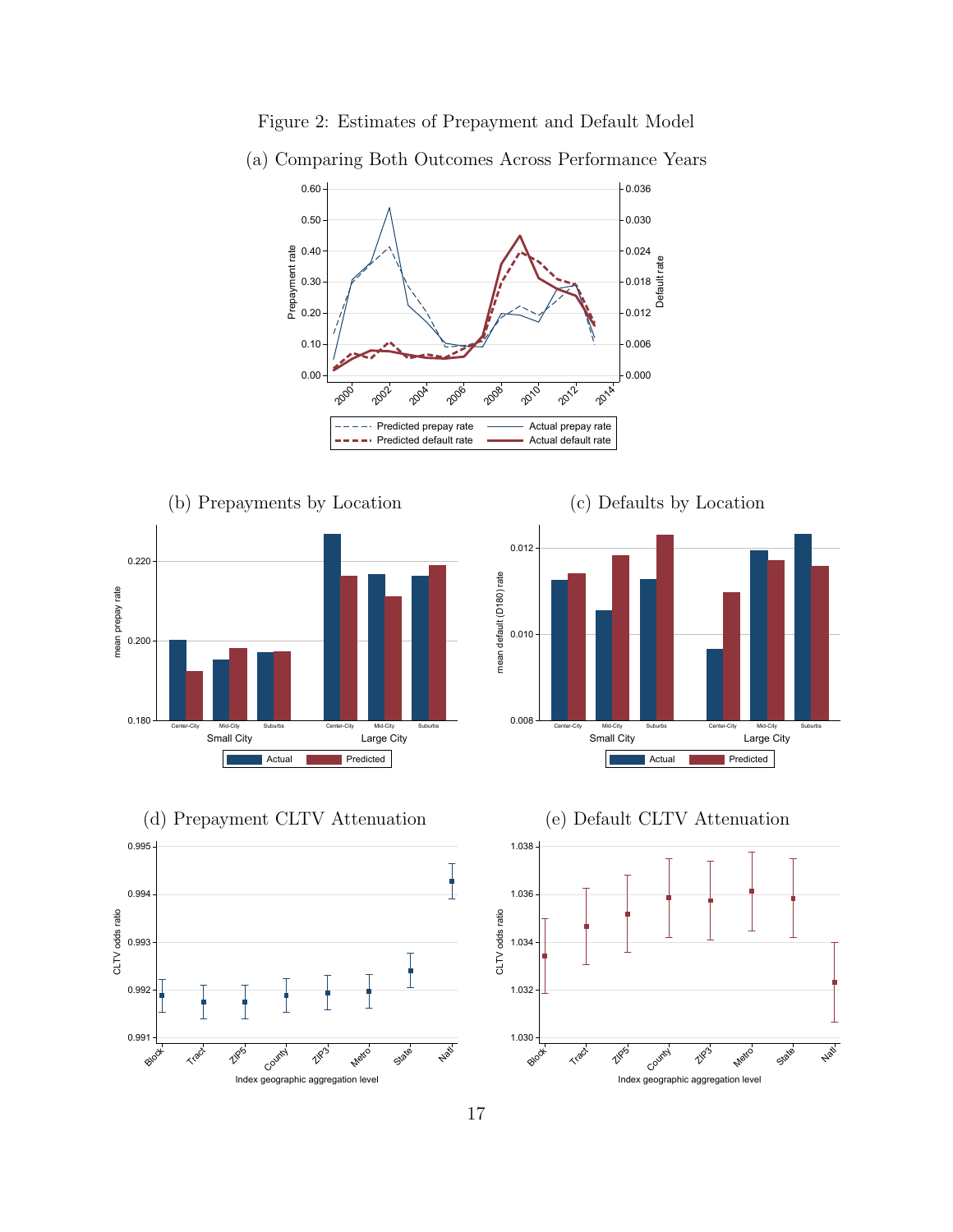Our suite of HPIs provide a variety of geographic aggregation levels to estimate the effect of HPI aggregation on mortgage performance models. To ensure an adequate sample size, we keep mortgages that fall within metropolitan areas that have at least 10,000 observations. Based on the property's location from the CBD, we compare how the choice of HPI granularity (i.e. a national HPI versus a metro HPI) affects model fit within concentric areas around the center of a city (e.g., center-city, mid-city, and suburbs). To evaluate model fit, we compute the RMSE and then consider whether it improves as estimations are performed with more granular HPIs.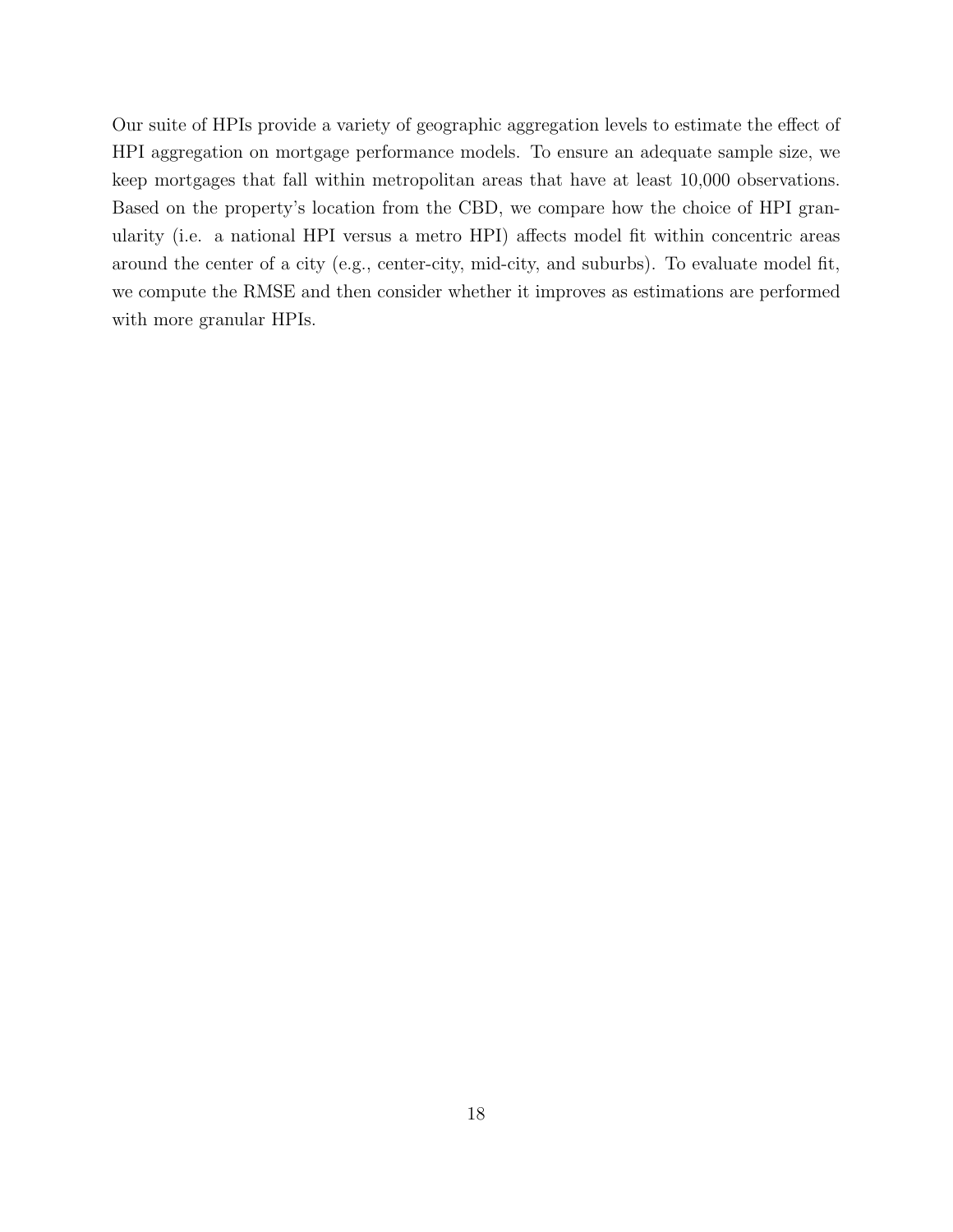<span id="page-20-0"></span>Figure 3: Comparing Fit by HPI Granularity and Region Within a City



Note: Mean values, of actual prepayments and defaults, and predictions are computed within performance year and for each region within a city that has at least 10,000 observations in our holdout sample (the four panels shown above). Statistical significance (per a *F*-distribution) is computed by taking the ratio of the RMSE of an HPI granularity level compared to the RMSE for the national HPI. Geometric shapes illustrate when a more granular HPI improves model fit (i.e., a triangle for  $p \leq 0.01$ , a circle for 0.05, and a square for 0.10).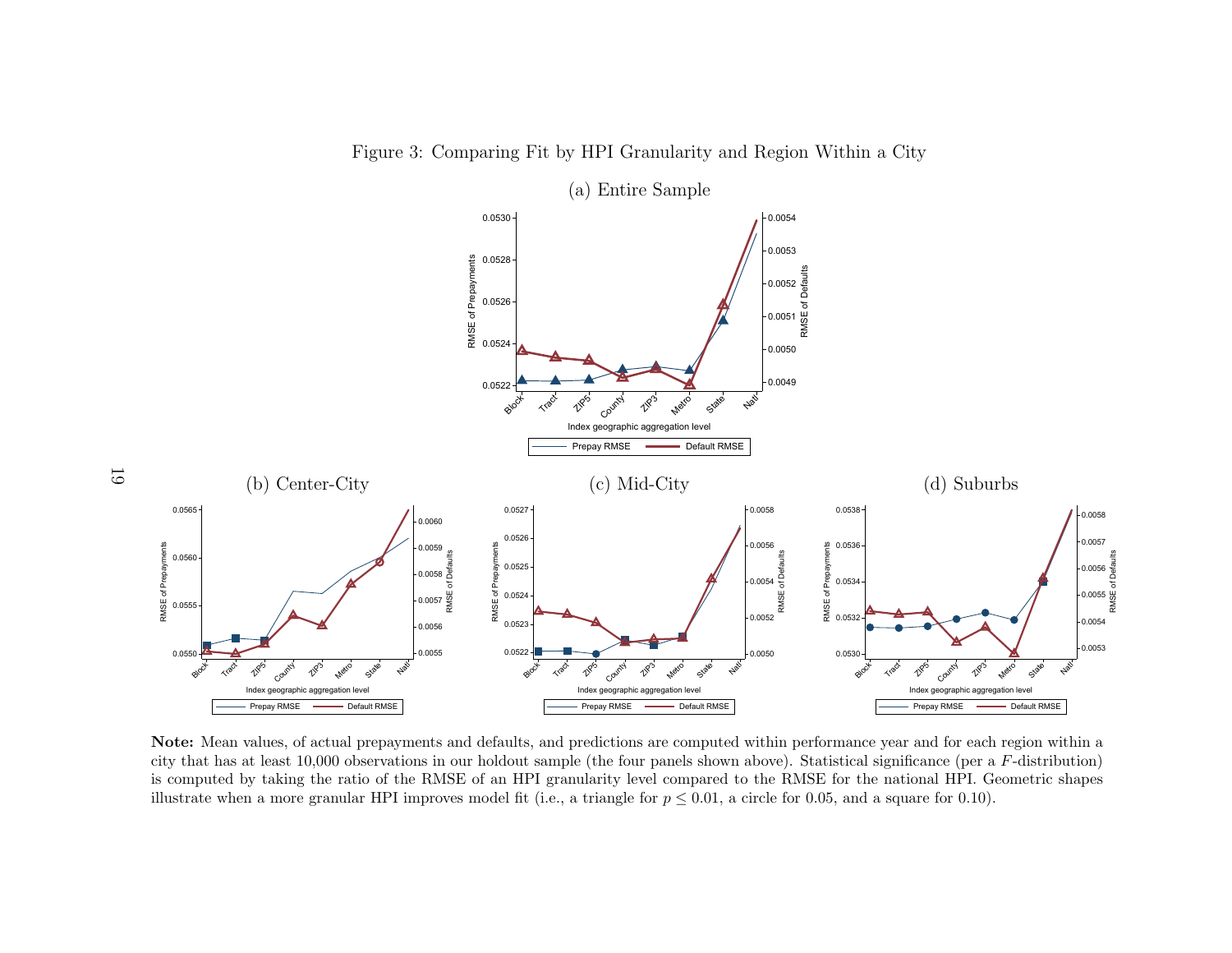Figure [3](#page-20-0) shows RMSE decreasing as we transition from the national and state HPIs to lower levels of geography (from right to left). As illustrated, model fit is consistently poorest (i.e. highest RMSE) when a national HPI is used—no matter the location within the city. A fair question, though, is whether the differences are statistically significant. We use a variation of Theil's *U*-statistic to determine whether a more granular HPI improves model  $fit.<sup>31</sup> Geometric shapes indicate a statistical difference (in order of significance: a triangle)$  $fit.<sup>31</sup> Geometric shapes indicate a statistical difference (in order of significance: a triangle)$  $fit.<sup>31</sup> Geometric shapes indicate a statistical difference (in order of significance: a triangle)$ for  $p \leq 0.01$ , a circle for 0.05, and a square for 0.10).<sup>[32](#page-1-0)</sup> In panel (a), the national HPI is outperformed by every other level of geography, for both prepayments and defaults, at the 1% level of significance. As done throughout this paper, we can assess the results further by analyzing regions within a city.

Several findings emerge in the bottom three panels. First, model fit is almost always improved with a more granular HPI for both prepayment and default estimations. Second, the most localized HPI does not always improve model fit the most. In a stepwise fashion, RMSE is improved by going down to at least a metro-level HPI but, with the exception of center-city areas, not much else is gained by using finer HPIs.<sup>[33](#page-1-0)</sup> Third, in center-city areas, model fit is improved by using an even more local measure of house prices—at least a ZIP5 HPI.[34](#page-1-0) Overall, the results suggest that credit model fit can be improved by moving down to at least a MSA HPI, and even further in centralized areas of larger cities where location matters most.

<sup>34</sup>This reiterates an earlier finding: no single index can best reduce model fit across all areas. Rather, to optimize fit, it might be best to use a combination of indices.

<sup>&</sup>lt;sup>31</sup>The statistic is the ratio of the RMSE of the national HPI with the RMSE for another level of HPI granularity. Recall that a  $\chi^2$  distribution is the sum of squares of statistically independent Gaussian variables and that the ratio of two  $\chi^2$  distributions is an *F*-distribution. We use the sample size of each group as the degrees of freedom and critical *p*-values are calculated separately for each panel but are the same for each choice of HPI granularity within a panel. For example, the critical values for ratios in the center-city are 1.0375 for the 10% level of significance, 1.0484 for 5%, and 1.0691 for the 1% level.

<sup>&</sup>lt;sup>32</sup>Prepayment outcomes have solid shapes and default outcomes have hollow ones.

<sup>&</sup>lt;sup>33</sup>This comment is made from the perspective of moving down in one-level increments (where moving from a metro to a ZIP3 or lower level might not result in a statistical improvement of RMSE). Although a state HPI usually dominates a national HPI, the metro-level HPI also dominates the state HPI when we perform additional *F*-tests. Outside of center-city areas, the metro HPI appears to offer a sufficient level of granularity for prepay and default modeling. Model fit does not usually improve, in a statistical sense, from using a more granular index beyond those levels. An exception is the center-city region where RMSE is continually improved until the ZIP5 HPI and further disaggregation is not necessary.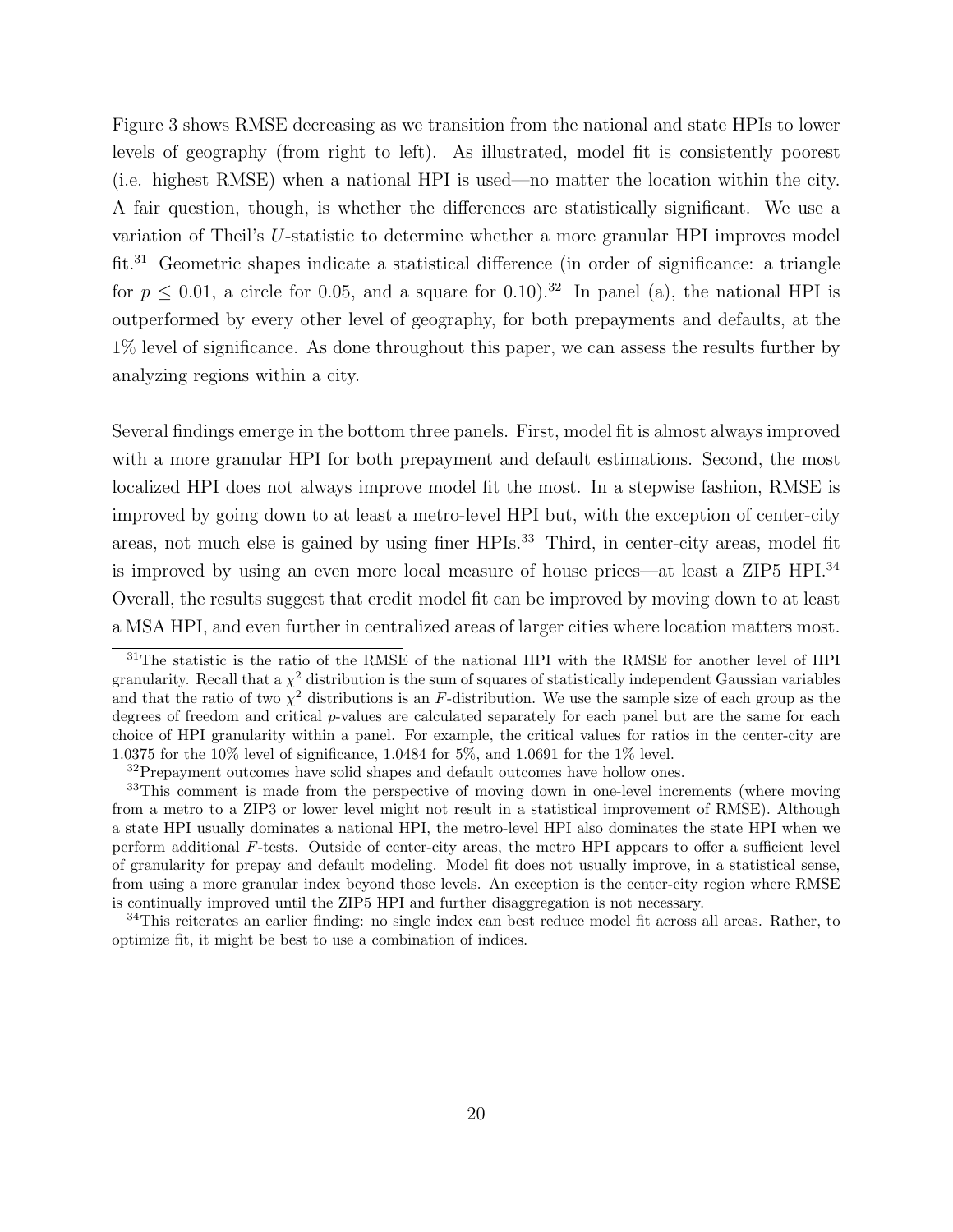## 4 Conclusion

The last decade's financial crisis illustrated the danger of not fully understanding the fundamental characteristics of the assets underlying complex financial instruments. For mortgage backed securities, an important feature of the mortgage collateral is the location of the properties in the reference pool. In this paper, we offer new evidence that the geographic scope of house price indices can affect price valuations and mortgage performance modeling for such collateral.

We find that local constant-quality HPIs capture within-city heterogeneity of house price levels and appreciation rates, which can compound over time, particularly in the centercities of large cities. This known heterogeneity means that less granular indices (i.e., ZIP3, state, or national HPIs) can lead to market value errors that are predictable spatially, as a function of distance to the central business district (CBD), and the errors can be non-trivial. The consequences of geographic aggregation hinge on the relative steepness of house price gradients within an area: in large cities with steep gradients, aggregation has substantial costs, but in smaller or more supply-elastic cities, aggregation is relatively benign.

We also find that CLTVs estimated using local HPIs result in lower prepayment and default rate model errors relative to models using CLTVs estimated using state or national HPIs. The results suggest that CLTVs constructed using more aggregated HPIs tend to capture general trends in borrower equity, but with substantial remaining error. The benefits of disaggregation are most striking near the centers of large cities, where performance is substantially improved by estimating CLTVs using a ZIP code index.<sup>[35](#page-1-0)</sup>

Overall, the realtors' mantra of "location, location, location" is apparently true as location seems to have important implications for housing finance. A mortgage's value at origination and ongoing loan performance are often more accurately measured with a local HPI. Our analysis suggests this is particularly true in larger cities, where results are most sensitive to the choice of a house price index and the effect of "missing the mark".

<sup>&</sup>lt;sup>35</sup>Although beyond the scope of this paper, this within-city evidence of local house price appreciation has implications for risk-return tradeoffs. [Han](#page-24-5) [\(2013\)](#page-24-5) finds cities with inelastic housing and growing populations tend to have strong hedging incentives. Our results suggest these effects might be further magnified in centralized areas within larger cities.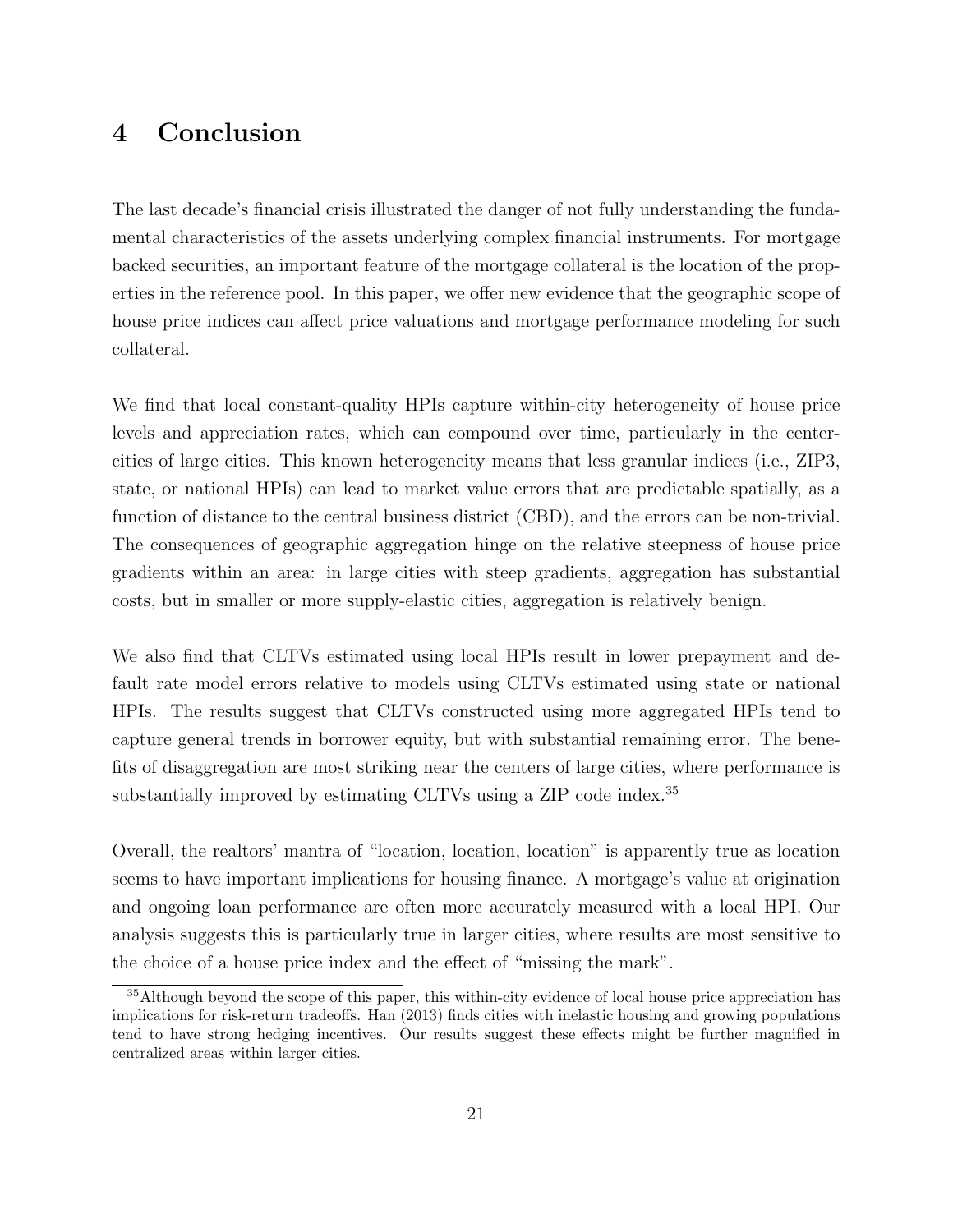### References

- <span id="page-23-1"></span>Alonso, W. (1964). *Location and land use: Toward a general theory of land rent*. Harvard University Press.
- <span id="page-23-3"></span>Andersson, F. and Mayock, T. (2014). Loss severities on residential real estate debt during the great recession. *Journal of Banking & Finance*, 46:266–284.
- Bacon, P. M. and Moffatt, P. G. (2012). Mortgage choice as a natural field experiment on choice under risk. *Journal of Money, Credit and Banking*, 44(7):1401–1426.
- <span id="page-23-0"></span>Bailey, M. J., Muth, R. F., and Nourse, H. O. (1963). A regression method for real estate price index construction. *Journal of the American Statistical Association*, 58(304):933–942.
- Bajari, P., Chu, S., and Park, M. (2008). An empirical model of subprime mortgage default from 2000 to 2007. Working Paper Series 14625, National Bureau of Economic Research.
- Bhutta, N., Dokko, J., and Shan, H. (2010). The depth of negative equity and mortgage default decisions. Finance and Economics Discussion Series, Working Paper 2010-35, Board of Governors of the Federal Reserve System.
- <span id="page-23-6"></span>Bogin, A. N., Doerner, W. M., and Larson, W. D. (2016). Local house price dynamics: New indices and stylized facts. Working Paper Series 16-01, Federal Housing Finance Agency.
- Calhoun, C. A. and Deng, Y. (2002). A dynamic analysis of fixed-and adjustable-rate mortgage terminations. *Journal of Real Estate Finance and Economics*, 24(1-2):9–33.
- <span id="page-23-2"></span>Case, K. E. and Shiller, R. J. (1987). Prices of single-family homes since 1970: New indexes for four cities. *New England Economic Review*, Sep/Oct:45–56.
- Chan, S., Haughwout, A., Hayashi, A., and van der Klaauw, W. (2016). Determinants of mortgage default and consumer credit use: The effects of foreclosure laws and foreclosure delays. *Journal of Money, Credit and Banking*, 48(2-3):393–413.
- <span id="page-23-4"></span>Chong, Y. Y. and Hendry, D. F. (1986). Econometric evaluation of linear macro-economic models. *The Review of Economic Studies*, 53(4):671–690.
- Deng, Y., Quigley, J. M., and Van Order, R. (2000). Mortgage terminations, heterogeneity and the exercise of mortgage options. *Econometrica*, 68(2):275–307.
- Dunsky, R. M. and Pennington-Cross, A. (2003). Estimation, deployment and backtesting of default, prepayment equations. Working paper series, Office of Federal Housing Enterprise Oversight.
- <span id="page-23-5"></span>Dunsky, R. M., Zhou, X., Kane, M., Chow, M., Hu, C., and Varrieur, A. (2014). FHFA Mortgage Analytics Platform. Working paper series, Federal Housing Finance Agency.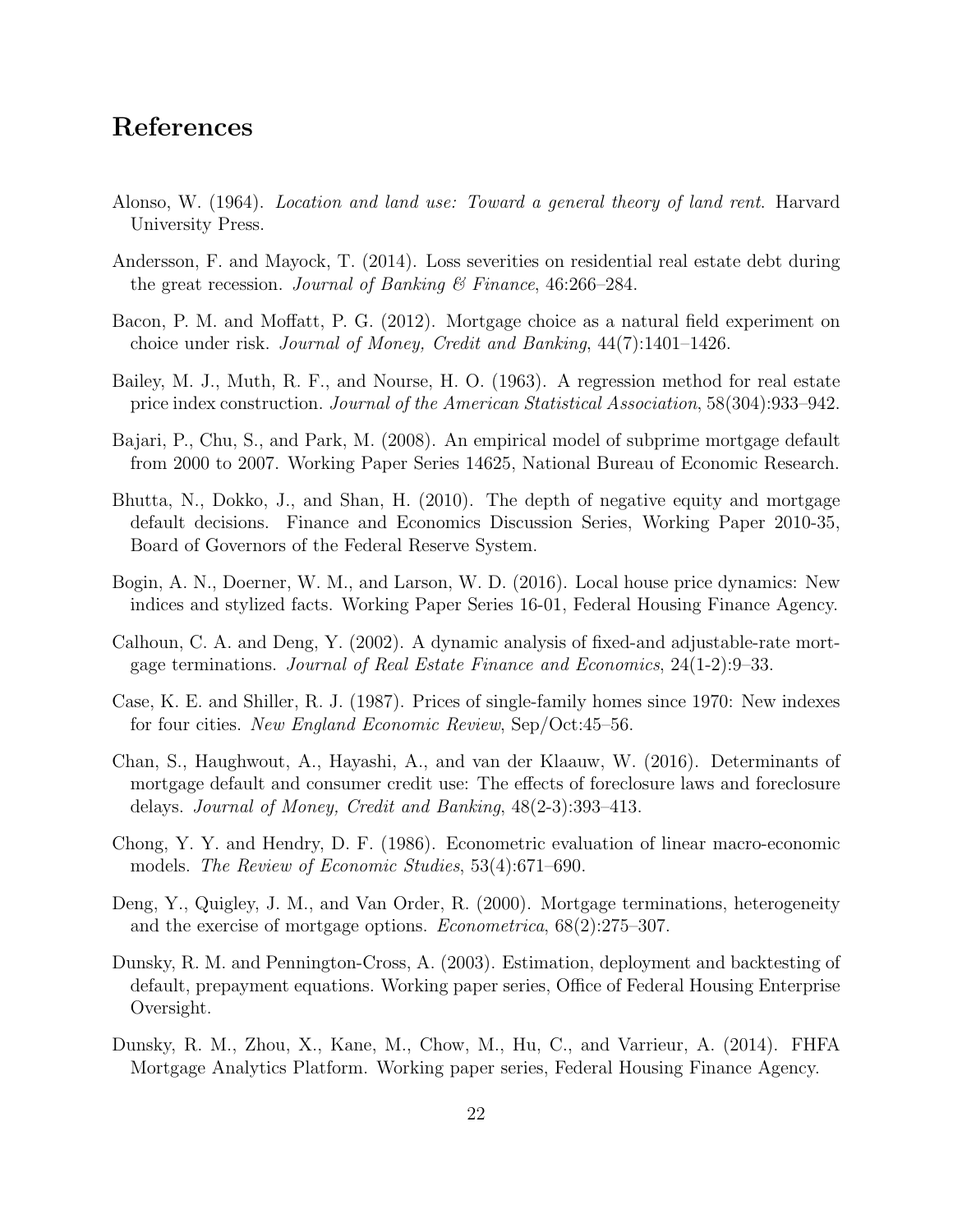- Ergungor, O. E. and Moulton, S. (2014). Beyond the transaction: Banks and mortgage default of low-income homebuyers. *Journal of Money, Credit and Banking*, 46(8):1721– 1752.
- <span id="page-24-2"></span>Ericsson, N. R. and Marquez, J. (1993). Encompassing the forecasts of U.S. trade balance models. *The Review of Economics and Statistics*, 75(1):19–31.
- Fuster, A. and Willen, P. S. (2013). Payment size, negative equity, and mortgage default. Working Paper Series 19345, National Bureau of Economic Research.
- Ghent, A. C. and Kudlyak, M. (2011). Recourse and residential mortgage default: Evidence from US states. *Review of Financial Studies*, 24(9):3139–3186.
- <span id="page-24-3"></span>Granger, C. W. and Ramanathan, R. (1984). Improved methods of combining forecasts. *Journal of Forecasting*, 3(2):197–204.
- Guiso, L., Sapienza, P., and Zingales, L. (2013). The determinants of attitudes toward strategic default on mortgages. *The Journal of Finance*, 68(4):1473–1515.
- <span id="page-24-5"></span>Han, L. (2013). Understanding the puzzling risk-return relationship for housing. *Review of Financial Studies*, 26(4):877–928.
- <span id="page-24-4"></span>Korteweg, A. and Sorensen, M. (2016). Estimating loan-to-value distributions. *Real Estate Economics*, 44(1):1–46.
- Lam, K., Dunksy, R. M., and Kelly, A. (2013). Impacts of down payment underwriting standards on loan performance—evidence from the GSEs and FHA portfolios. Working Paper Series 13-03, Federal Housing Finance Agency.
- Lawrence, E. C. and Arshadi, N. (1995). A multinomial logit analysis of problem loan resolution choices in banking. *Journal of Money, Credit and Banking*, 27(1):202–216.
- Mayer, C., Pence, K., and Sherlund, S. M. (2009). The rise in mortgage defaults. *The Journal of Economic Perspectives*, 23(1):27–50.
- Melzer, B. T. (2013). Mortgage debt overhang: Reduced investment by homeowners with negative equity. Working paper series, Northwestern University.
- <span id="page-24-0"></span>Mills, E. S. (1967). An aggregative model of resource allocation in a metropolitan area. *American Economic Review*, 57(2):197–210.
- <span id="page-24-1"></span>Muth, R. F. (1969). *Cities and Housing; the Spatial Pattern of Urban Residential Land Use.* University of Chicago Press.
- Nagaraja, C., Brown, L., and Wachter, S. (2014). Repeat sales house price index methodology. *Journal of Real Estate Literature*, 22(1):23–46.